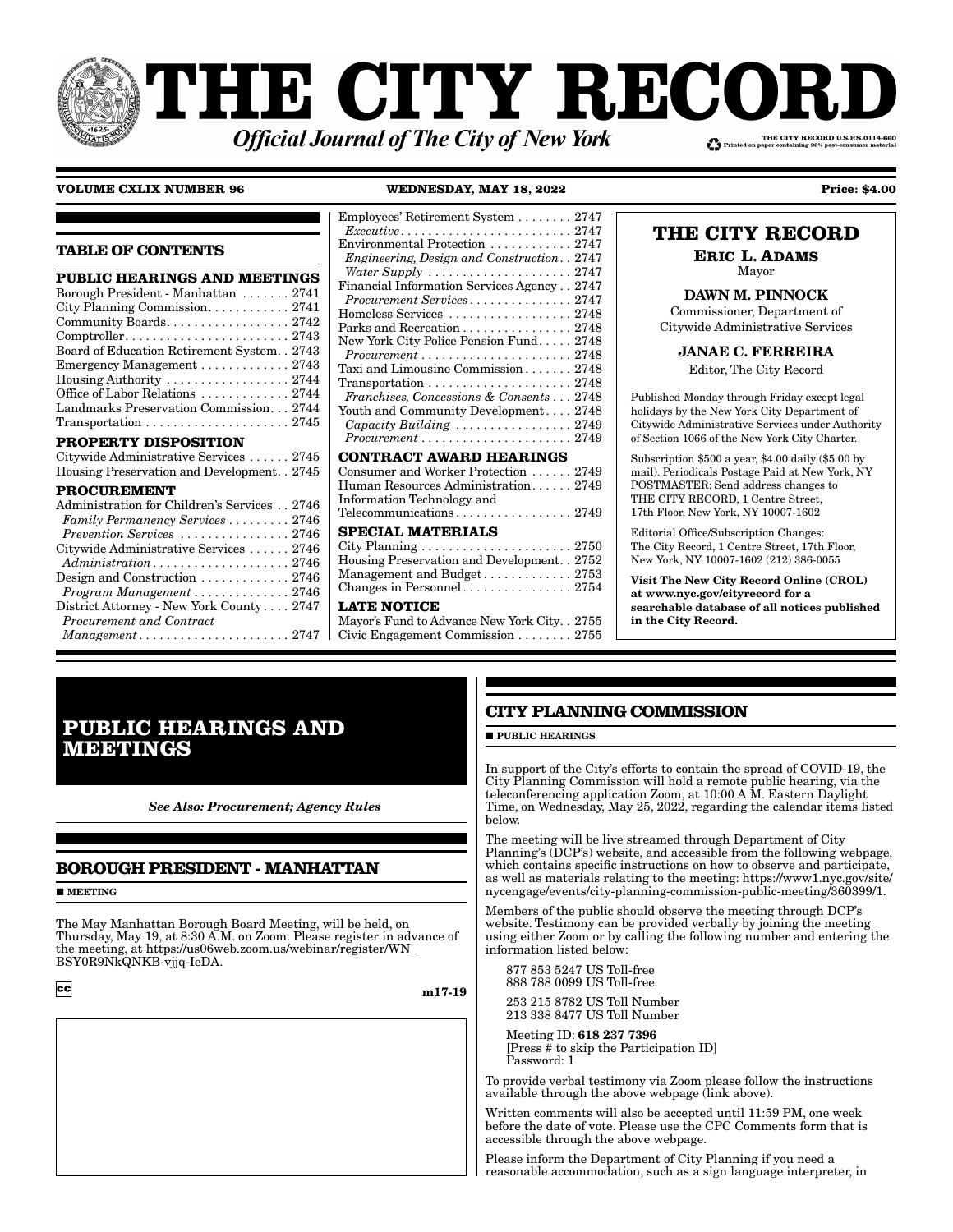order to participate in the meeting. The submission of testimony, verbal or written, in a language other than English, will be accepted, and real time interpretation services will be provided based on available resources. Requests for a reasonable accommodation or foreign language assistance during the meeting should be emailed to *[AccessibilityInfo@planning.nyc.gov]* or made by calling *[212-720-3508].* Requests must be submitted at least five business days before the meeting.

#### BOROUGH OF MANHATTAN No. 1 *THEATER SUBDISTRICT FUND CONTRIBUTION*

(Proposed modification of Title 62 of the Rules of the City of New York pursuant to Sections 1043 and 191(b)(2) of the City Charter to facilitate the increase in the price per square foot of the amount to be contributed when development rights are transferred from theaters, pursuant to Zoning Resolution Section 81-744.

PLEASE TAKE NOTICE that in accordance with Sections 1043 and 191(b)(2) of the New York City Charter, the New York City Department of City Planning ("City Planning"), proposes to amend rules within Section 3-10 of Subchapter C of Chapter 3 of Title 62 of the Rules of the City of New York:

This proposed rule was not included in the Department of City Planning's regulatory agenda for this Fiscal Year because it was not contemplated when the Department of City Planning published the agenda.

The time and place of the hearing have been scheduled as follows:

### DATE: May 25, 2022

TIME: 10:00 A.M.

In support of the City's efforts to contain the spread of COVID-19, the City Planning Commission will hold this public hearing remotely. To join the meeting and comment, please visit NYC Engage, at https:// www1.nyc.gov/site/nycengage/events/city-planning-commission-publicmeeting/360399/1 or dial 877-853-5247 (US Toll-free), 888-788-0099 (US Toll-free), (253) 215-8782 (Toll number) or (213) 338-8477 (Toll number). If calling into the meeting, please use the following Meeting ID 618 237 7396, and when prompted for a participation code, please enter "#" followed by the password "1" when prompted. Instructions on how to participate, as well as materials relating to the meeting, will be posted on NYC Engage in advance of the meeting. To help the meeting host effectively manage the meeting, those who do not intend to actively participate are invited to watch the meeting through the livestream/LINK provided on NYC Engage or the recording that will be posted after the meeting on DCP's website.

Any person in attendance at this hearing shall be given a reasonable opportunity to present oral or written statements and to submit other documents concerning the proposed changes. Each speaker shall be allotted a maximum of three (3) minutes.

Persons who require that a sign language interpreter or other form of reasonable accommodation for a disability be provided at the hearing are asked to notify Dominick Answini, at the address set forth below, or by telephone at (212) 720-3676, by May 11, 2022. In addition, written statements may be submitted to City Planning at the address stated below, provided the comments are received by 5:00 P.M., on May 25, 2022:

New York City Department of City Planning Office of the Counsel 120 Broadway, 31<sup>st</sup> Floor New York, NY 10271 Attention: Dominick Answini

Written comments received and a tape recording of oral comments received at the hearing will be available for public inspection within a reasonable time after receipt between the hours of 9:00 A.M. and 5:00 P.M., at the Freedom of Information Law Desk, 120 Broadway, 31<sup>st</sup> Floor, telephone number (212) 720-3454.

#### The purpose of the hearing is to provide the public with an opportunity to comment on the proposed rule set forth herein.

Title 62 of the Rules of the City of New York is amended to read as follows:

### Chapter 3: Fees and Contributions

\* \* \*

#### Subchapter C: Contributions

#### § 3-10 Contributions to Theater Subdistrict Fund, Pursuant to § 81-744 of the New York City Zoning Resolution.

Contributions to Theater Subdistrict Fund Pursuant to Section 81-744 of the New York City Zoning Resolution. Contributions to the Theater Subdistrict Fund pursuant to Section 81-744 of the New York City Zoning Resolution shall be made in an amount equal to [\$17.60] \$24.65 per square foot of floor area transferred.

### BOROUGH OF BROOKLYN

#### No. 2 *CB17 OFFICE SPACE – 350 CLARKSON AVENUE* CD 17 N 220298 PXK

IN THE MATTER OF a Notice of Intent to acquire office space submitted by the Department of Citywide Administrative Services and Brooklyn Community Board 17, pursuant to Section 195 of the New York City Charter for use of property located at 350 Clarkson Avenue  $(Block 4837, p/o Lot 27) (Brocklyn \n\tilde{CB} 17 \nOffices).$ 



#### *PROPOSED COMMISSION RESOLUTION CONCERNING USE OF VIDEOCONFERENCING TO CONDUCT COMMISSION MEETINGS*

IN THE MATTER OF a resolution to authorize the use of videoconferencing to conduct City Planning Commission meetings, as authorized by and in conformance with amendments to the New York State Open Meetings Law, Part WW of Chapter 56 of the Laws of 2022.

#### Proposed Resolution:

RESOLVED, by the City Planning Commission, that the use of videoconferencing to conduct Commission meetings is hereby authorized in conformance with the requirements of the New York State Open Meetings Law, including the following:

- 1. For all Commission meetings, a minimum of seven Commissioners, sufficient to constitute a quorum of the Commission, shall be present in a physical location or locations where the public can attend in person; and
- 2. If a quorum of Commissioners is physically present at a Commission meeting where the public can attend in person, a Commissioner may attend and participate in a Commission meeting by videoconference from any location and without providing access to members of the public to such location if such Commissioner is unable to attend the meeting in person due to extraordinary circumstances, which include but are not limited to, disability, illness, caregiving responsibilities, or any other significant or unexpected event which precludes the Commissioner's physical attendance at the meeting; and
- 3. Members of the public may view Commission meetings by video and may attend and, where public comment is authorized, participate in Commission meetings in person, by videoconference, or by any other remote means established by the Commission; and
- The procedures for remote participation and attendance by the Commission and members of the public shall be posted on the Commission's website;

RESOLVED, that this Resolution shall take effect on June 9, 2022.

Sara Avila, Calendar Officer City Planning Commission

120 Broadway,  $31^{st}$  Floor, New York, NY 10271

Telephone (212) 720-3366

Accessibility questions: 212-720-3508, AccessibilityInfo@planning.nyc. gov, by: Friday, May 20, 2022, 5:00 P.M.

m11-25

### **COMMUNITY BOARDS**

**PUBLIC HEARINGS** 

õ

NOTICE IS HEREBY GIVEN that the following matters have been scheduled for public hearing by Community Board:

#### BOROUGH OF BROOKLYN

COMMUNITY BOARD NO. 18 - Wednesday, May 18, 2022, 7:00 P.M., Board Office Meeting Room, 1097 Bergen Avenue, and via WebEx, for participants who wish to participate online.

#### #135-46-BZ

B.S.A. Calendar # 135-46-BZ – Premises affected – 3802 Avenue U, Block 8555, Lot 37. An instant Application filed, pursuant to Section 11-411 of the Zoning Resolution of the City of New York, seeks to extend the term, which expired on January 29, 2022, and amend a variance for an automotive station originally granted under B.S.A. Cal. No. 135-46-BZ on July 16, 1946.

#### Please Note:

- The allowable occupancy for the Board Office Meeting Room (e.g., 70 members of the public will be permitted in the room).
- All meeting attendees will be required to practice physical distancing and all attendees over the age of two who are medically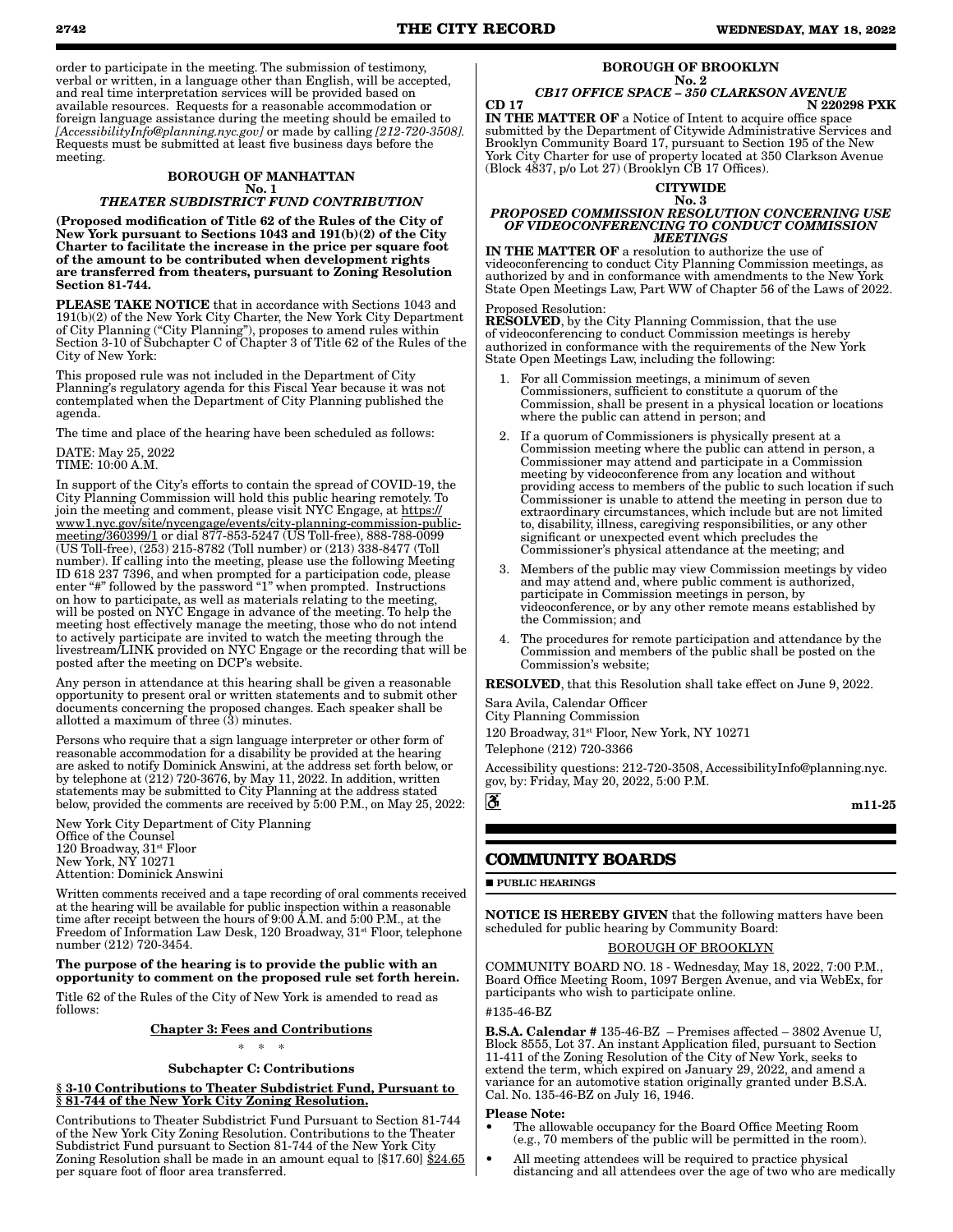able to tolerate a face covering will be required to wear a face covering, regardless of vaccination status.

• Videoconferencing information for those who wish to participate online, is as follows:

#### REGULAR MONTHLY BOARD MEETING – MAY 18, 2022, 7:00 P.M.

Event address for Attendees:

https://nyccb.webex.com/nyccb/onstage/g.php?MTID=ee2141b00911948 48213f426d4ec00810

| Date and time:    | Wednesday, May 18, 2022, 7:00 P.M. Eastern<br>Standard Time (New York, GMT-05:00)                        |
|-------------------|----------------------------------------------------------------------------------------------------------|
| Duration:         | 2 hours                                                                                                  |
| Event number:     | 2346 250 6088                                                                                            |
| Event password:   | isBJuN6nN53                                                                                              |
| Video Address:    | 23462506088@webex.com                                                                                    |
| Audio conference: | United States Toll<br>$+1-408-418-9388$<br>Show all global call-in numbers<br>Access code: 2346 250 6088 |
|                   | m10-18                                                                                                   |

NOTICE IS HEREBY GIVEN that the following matters have been scheduled for public hearing by Community Board:

#### BOROUGH OF BROOKLYN

COMMUNITY BOARD NO. 18 - Wednesday, May 18, 2022, 7:00 P.M., Board Office Meeting Room, 1097 Bergen Avenue, and via WebEx, for participants who wish to participate online.

#### #2022-23-BZ

B.S.A. Calendar Application # 2022-23– Premises affected – 1520 East 56th Street, Block 7900, Lot 53. An application for variance, pursuant to Zoning Resolution (the "Z.R.")  $\frac{1}{2}$  72-21, to allow, within an R3-2 zoning district, the construction of a two-story, with cellar, two-family detached residence that does not comply with the zoning requirements for front yards (Z.R. § 23-45) and side yards (Z.R. § 23-461).

#### Please Note:

- The allowable occupancy for the Board Office Meeting Room (e.g. 70 members of the public will be permitted in the room).
- All meeting attendees will be required to practice physical distancing and all attendees over the age of two who are medically able to tolerate a face covering will be required to wear a face covering, regardless of vaccination status.
- Videoconferencing information for those who wish to participate online, is as follows:

#### REGULAR MONTHLY BOARD MEETING – MAY 18, 2022 7:00 P.M.

| Event address for<br>Attendees: | https://nyccb.webex.com/nyccb/onstage/g.php?MT<br>ID=ee2141b0091194848213f426d4ec00810                                                                                      |
|---------------------------------|-----------------------------------------------------------------------------------------------------------------------------------------------------------------------------|
| Date and time:                  | Wednesday, May 18, 2022, 7:00 P.M. Eastern<br>Standard Time (New York, GMT-05:00)                                                                                           |
| Duration:                       | 2 hours                                                                                                                                                                     |
| Event number:                   | 2346 250 6088                                                                                                                                                               |
| Event password:                 | isBJuN6nN53                                                                                                                                                                 |
| Video Address:                  | 23462506088@webex.com<br>You can also dial 173.243.2.68 and enter your<br>meeting number.<br>For internal <sitename> users, dial <pilot<br>Number&gt;</pilot<br></sitename> |
| Audio conference:               | United States Toll                                                                                                                                                          |
|                                 | +1-408-418-9388                                                                                                                                                             |
|                                 | Show all global call-in numbers                                                                                                                                             |
|                                 | Access code: 2346 250 6088                                                                                                                                                  |
|                                 |                                                                                                                                                                             |

m10-18

### BOROUGH OF MANHATTAN

COMMUNITY BOARD NO. 06 - Wednesday, May 18, 2022, at 6:30 P.M. via Zoom: https://us06web.zoom.us/webinar/register/WN\_G87sT0X1 TdSzwWjYJtRuoQ.

A public hearing with respect to Meeting Formats and the Open Meetings Law.

m3-18

NOTICE IS HEREBY GIVEN that the following matter is scheduled for a public hearing by Community Board:

#### BOROUGH OF BRONX

COMMUNITY BOARD NO. 10 - Thursday, May 19, 2022, 7:00 P.M., Greek American Institute, 3573 Bruckner Boulevard, Bronx, NY 10461.

#### ULURP C220007ZMX CEQR 22DC015X

Lead Agency is the NYC Department of City Planning. This is known as the Bruckner Up-zoning Project which is a private application by Throggs Neck Associates LLC, for zoning map amendments in the Schuylerville neighborhood of Bronx Community District 10. The proposed applicant-controlled developments would include the development of, in total, approximately 324,082 gsf of floor area, including 269,975 gsf of residential floor area and up to 384 dwelling units. The proposed actions would also facilitate new mixed-used developments on two non-applicant controlled sites.

m6-19

### **COMPTROLLER**

**MEETING** 

The City of New York Audit Committee Meeting, is scheduled for Wednesday, May 25, 2022, at 9:30 A.M., via video conference call. The meeting will be open to the general public.

 $\bullet$  m18-25

### **BOARD OF EDUCATION RETIREMENT SYSTEM**

**MEETING** 

The Board of Education Retirement System Board of Trustees Meeting will be held on Tuesday, May 26, 2022 from 4:00 PM - 6:00 PM via Webex. If you would like to attend this meeting, please contact BERS Executive Director, Sanford Rich, at Srich4@bers.nyc.gov.

 $\bullet$  m18-26

Our next Executive Committee Meeting, will be held virtually via Webex, on Thursday, May 19, 2022, from 1:00 P.M. - 3:00 P.M. If you would like to attend this meeting, please reach out to Antonio Rodriguez, at Arodriguez254@bers.nyc.gov.

m11-19

### **EMERGENCY MANAGEMENT**

#### **MEETING**

The Annual Meeting of the Local Emergency Planning Committee (LEPC), will be held, on Tuesday, June 7, 2022, at 10:30 A.M. to 12:00 P.M., at New York City Emergency Management, 165 Cadman Plaza East, Brooklyn, NY 11201.

Due to limited space, you must RSVP to attend this event. To RSVP and request an accommodation, please email nycoemlegal@oem.nyc. gov, or call (718) 422-4600.

All requests for Communication Access Realtime Translation (CART) services must be submitted at least two (2) weeks prior to the event to ensure availability. All other accommodation requests must be submitted no later than June 1, 2022.

Accessibility questions: nycoemlegal@oem.nyc.gov, (718) 422-4600, by: Wednesday, June 1, 2022, 12:00 P.M.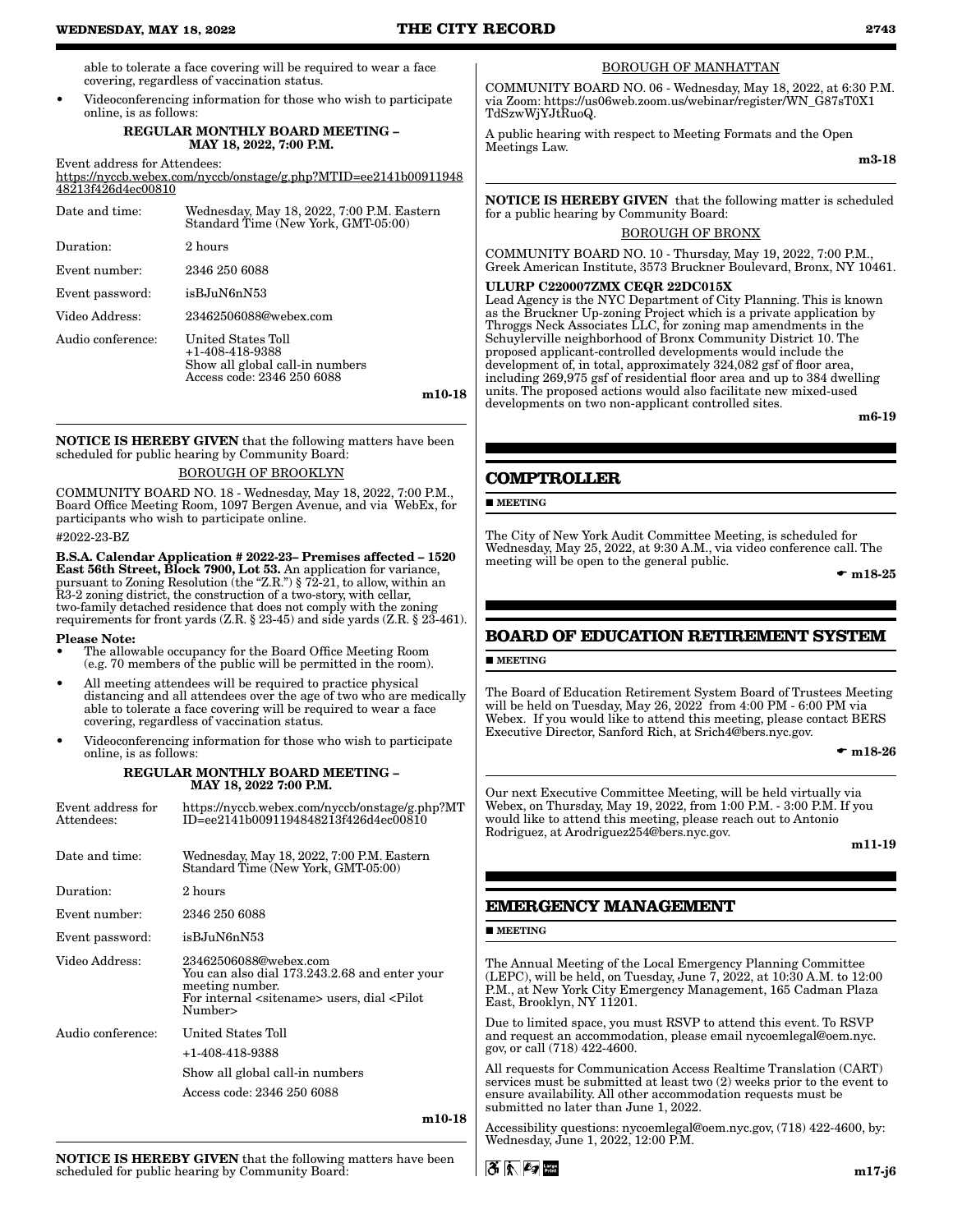### **HOUSING AUTHORITY**

**MEETING** 

Because of the on-going COVID-19 health crisis and in relation to Chapter 1 of the Laws of 2022 of New York State, the Board Meeting of the New York City Housing Authority, scheduled for Wednesday, May 25, 2022 at 10:00 A.M., will be limited to viewing the live stream or listening via phone instead of attendance in person.

For public access, the meeting will be streamed live on NYCHA's YouTube Channel https://nyc.gov/nycha and NYCHA's website https://on.nyc.gov/ boardmeetings or can be accessed via Zoom by calling (646) 558-8656 using Webinar ID: 851 3288 9726 and Passcode:9929603770.

For those wishing, to provide public comment, pre-registration is required via email, to corporate.secretary@nycha.nyc.gov, or by contacting (212) 306-6088, no later than 5:00 P.M. on the day prior, to the Board Meeting. When pre-registering, please provide your name, development, or organization name, contact information and item you wish to comment on. You will then be contacted with instructions for providing comment. Comments are limited to the items on the Calendar.

Speaking time will be limited to three (3) minutes. Speakers will provide comment in the order in which the requests to comment are received. The public comment period will conclude upon all speakers being heard or at the expiration of thirty (30) minutes allotted for public comment, whichever occurs first.

Copies of the Calendar are available on NYCHA's website at https:// www1.nyc.gov/site/nycha/about/board-calendar.page, to the extent practicable, no earlier than 24 hours before the upcoming Board Meeting. Copies of the draft Minutes are available on NYCHA's Website at https://www1.nyc.gov/site/nycha/about/board-calendar.page, no earlier than 3:00 P.M. on the Thursday following the Board Meeting.

Any changes, to the schedule will be posted on NYCHA's website at https://www1.nyc.gov/site/nycha/about/board-calendar.page and via social media, to the extent practicable, at a reasonable time before the meeting.

Any person requiring a reasonable accommodation in order to participate in the Board Meeting, should contact the Office of the Corporate Secretary by phone at (212) 306-6088 or by email at corporate.secretary@nycha.nyc.gov, no later than Wednesday, May 4, 2022, at 5:00 P.M.

For additional information regarding the Board Meeting, please contact the Office of the Corporate Secretary by phone, at (212) 306-6088 or by email at corporate.secretary@nycha.nyc.gov.

m4-25

The next Board Meeting of the New York City Housing Authority, is scheduled, for Wednesday, June 15, 202,2 at 10:00 A.M., in the Ceremonial Room, on the 5th Floor of 90 Church Street, New York, NY (unless otherwise noted). Copies of the Calendar will be available on NYCHA's Website, or may be picked up, at the Office of the Corporate Secretary, at 90 Church Street, 5th Floor, New York, NY, no earlier than 24 hours before the upcoming Board Meeting. Copies of the Minutes will also be available on NYCHA's Website, or may be picked up, at the Office of the Corporate Secretary, no earlier than 3:00 P.M., on the Thursday following the Board Meeting.

Any changes to the schedule, will be posted here, and on NYCHA's Website, at https://www1.nyc.gov/site/nycha/about/board-meetings. page, to the extent practicable, at a reasonable time before the meeting.

The meeting is open to the public. Pre-Registration, at least 45 minutes before the scheduled Board Meeting, is required by all speakers. Comments are limited to the items on the Calendar. Speaking time will be limited to three minutes. The public comment period will conclude upon all speakers being heard or at the expiration of 30 minutes allotted by law for public comment, whichever occurs first.

The meeting will be streamed live on NYCHA's YouTube Channel, at https://www.youtube.com/c/nycha, and NYCHA's Website, at https://www1.nyc.gov/site/nycha/about/board-meetings.page.

For additional information, please visit NYCHA's Website, or contact (212) 306-6088.

m13-j15  $\vert$ 

### **OFFICE OF LABOR RELATIONS**

**MEETING** 

The New York City Deferred Compensation Board, will hold its next Deferred Compensation Board Hardship meeting on Thursday, May 19, 2022, at 3:00 P.M. The meeting will be held, at  $2\overline{2}$  Cortlandt Street, 15th Floor, New York, NY 10007.

m12-19

### **LANDMARKS PRESERVATION COMMISSION**

**PUBLIC HEARINGS** 

NOTICE IS HEREBY GIVEN that, pursuant to the provisions of Title 25, Chapter 3 of the Administrative Code of the City of New York (Sections 25-303, 25-307, 25-308, 25-309, 25-313, 25-318, 25-320) on Tuesday, May 24, 2022, the Landmarks Preservation Commission (LPC or agency) will hold a public hearing by teleconference with respect to the properties list below, and then followed by a public meeting.

The final order and estimated times for each application will be posted on the Landmarks Preservation Commission website, the Friday before the hearing. Please note that the order and estimated times are subject to change. The teleconference will be by the Zoom app and will be live streamed on the LPC's YouTube channel, www.youtube.com/nyclpc. Members of the public should observe the meeting on the YouTube channel and may testify on particular matters by joining the meeting using either the Zoom app or by calling in from any phone. Specific instructions on how to observe and testify, including the meeting ID and password, and the call-in number, will be posted on the agency's website, under the "Hearings" tab, https://www1.nyc.gov/site/lpc/ hearings/hearings.page, on the Monday before the public hearing. Any person requiring language assistance services or other reasonable accommodation in order to participate in the hearing or attend the meeting should contact the LPC by contacting Sasha Sealey, Community and Intergovernmental Affairs, at ssealey@lpc.nyc.gov, at least five (5) business days before the hearing or meeting.

Please note: Due to the City's response to COVID-19, this public hearing and meeting is subject to change and/or cancellation.

7 Fillmore Place - Fillmore Place Historic District LPC-21-10217 - Block 2367 - Lot 43 - Zoning: M1-2/R6B CERTIFICATE OF APPROPRIATENESS

An altered Colonial Revival style garage building, built in 1912. Application is to replace windows, doors and ironwork, and construct a rooftop addition and other rooftop elements.

1 Water Street - Fulton Ferry Historic District LPC-22-09733 - Block 25 - Lot 1 - Zoning: M2-1 BINDING REPORT

A shingled fire boat station, built in 1926. Application is to install singage.

279 Lafayette Avenue, aka 279-291 Lafayette Avenue and 36-50 St. James Place - Individual Landmark LPC-20-08205 - Block 1932 - Lot 42 - Zoning: CERTIFICATE OF APPROPRIATENESS A Neo-French Gothic style church building and chapel, designed by

Francis Hatch Kimball and built in 1887, with an attached school building built in 1927. Application is to install LED video screens.

1 Willow Place, aka 54 Joralemon Street - Brooklyn Heights Historic District

LPC-22-07520 - Block 260 - Lot 23 - Zoning: R6 CERTIFICATE OF APPROPRIATENESS

A Greek Revival style house built in 1849. Application is construct a stair bulkhead and install other rooftop elements, alter the parapet, modify and create window openings, and legalize the installation of a porch without Landmarks Preservation Commission permit(s).

418A Lewis Avenue - Bedford-Stuyvesant/Expanded Stuyvesant Heights Historic District

LPC-21-00794 - Block 1679 - Lot 37 - Zoning: R6B MISCELLANEOUS - AMENDMENT

An altered rowhouse built c. 1870-71. Application is to legalize the installation of a lift and other alterations at the front façade and areaway and the construction of a rear yard addition completed in non-compliance with Certificate of Appropriateness 19-17191.

193-195 Congress Street - Cobble Hill Historic District LPC-22-09688 - Block 297 - Lot 47, 48 - Zoning: R6 CERTIFICATE OF APPROPRIATENESS

An Italianate style rowhouse with Neo-Grec details, built in 1872, and an adjacent yard. Application is to construct a new building.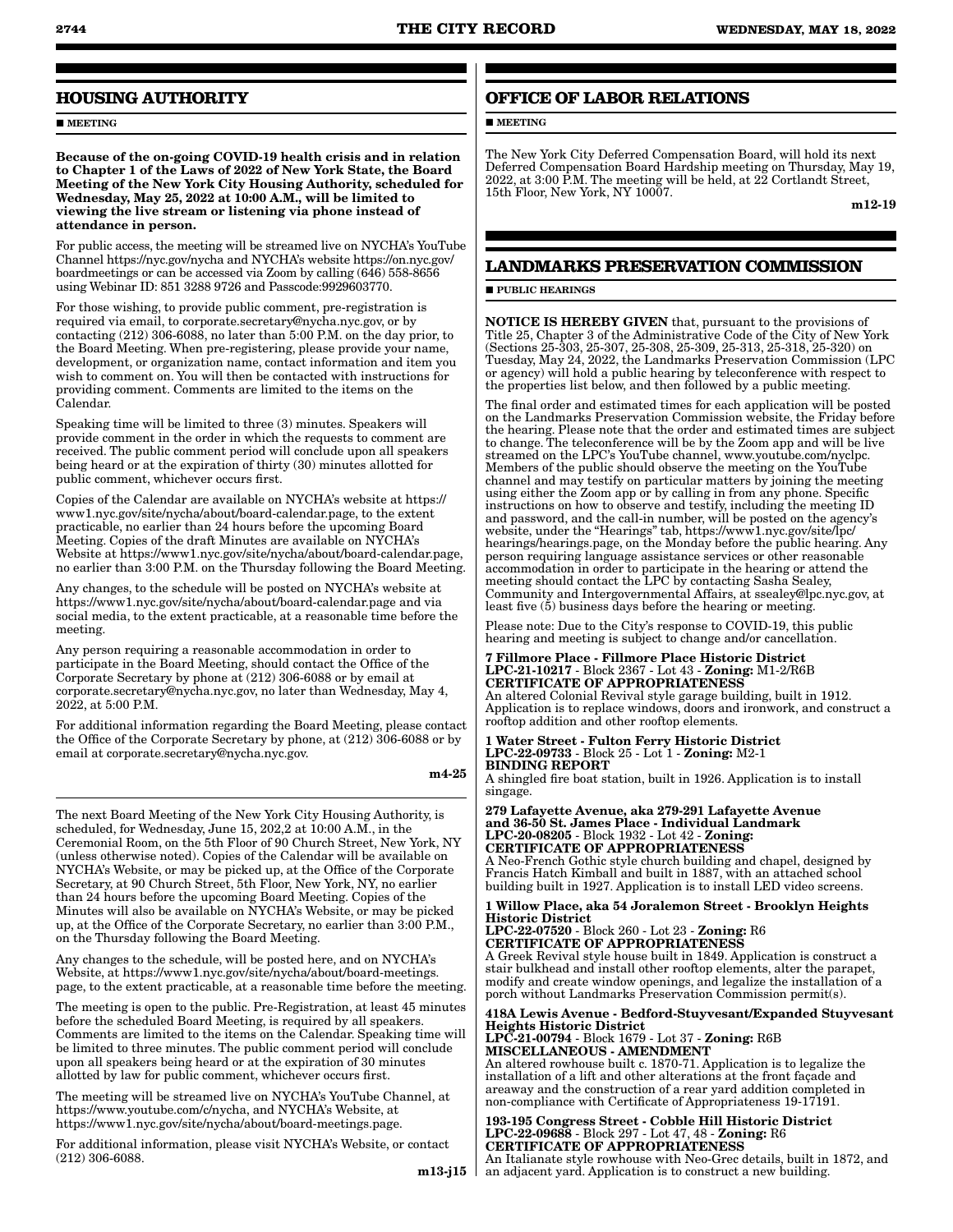#### 113 Jane Street - Individual Landmark LPC-22-09815 - Block 642 - Lot 1 - Zoning: C6-2A CERTIFICATE OF APPROPRIATENESS

A Neo-Classical style lodging house, designed by William A. Boring and built in 1907-08. Application is to alter the areaway, install a lift and replace infill, construct rooftop and rear yard additions, and install other rooftop elements.

#### 244 West 11th Street - Greenwich Village Historic District LPC-22-09178 - Block 613 - Lot 13 - Zoning: R6 CERTIFICATE OF APPROPRIATENESS

A rowhouse, built in 1842 and altered in the 1920s. Application is to alter the front and rear façades, excavate the areaway and rear yard, alter the roof, and construct a rear yard addition.

#### 118 West 13th Street - Greenwich Village Historic District LPC-22-05535 - Block 608 - Lot 29 - Zoning: R6 CERTIFICATE OF APPROPRIATENESS

A residential building, designed by Benjamin W. Morris and built in 1930-31. Application is to construct rooftop additions, alter the facades and areaway, replace windows and install a sidewalk canopy.

#### 105-107 Bank Street - Greenwich Village Historic District LPC-22-04647 - Block 635 - Lot 34 - Zoning: R6 CERTIFICATE OF APPROPRIATENESS

A Greek Revival style rowhouse, built in 1846; and a Greek Revival Style rowhouse, built in 1846 and later altered. Application is to combine the buildings, construct rooftop and rear yard additions, alter facades and areaways and the party wall, and excavate the cellars and rear yards.

#### 1002 Madison Avenue - Upper East Side Historic District LPC-22-07982 - Block 1392 - Lot 57- Zoning: C5-1 CERTIFICATE OF APPROPRIATENESS

A Neo-Federal style bank building, built in 1930. Application is to replace entrance infill and block windows internally.

#### 472 West 145th Street - Hamilton Heights Historic District Extension

LPC-22-05225 - Block 2059 - Lot 158 - Zoning: R6A

CERTIFICATE OF APPROPRIATENESS

A Renaissance Revival style rowhouse, designed by G.A. Shellenger and built in 1896. Application is to alter the areaway and install ironwork.

m10-23

### **TRANSPORTATION**

**PUBLIC HEARINGS** 

NOTICE OF A FRANCHISE AND CONCESSION REVIEW COMMITTEE ("FCRC") PUBLIC HEARING to be held remotely via a Microsoft Teams dial-in on Monday, June 6, 2022, commencing at 2:30 P.M., relating to: a proposed amendment to a common carrier bus service franchise agreement (the "Agreement"), between the City of New York and Private Transportation Corporation, (''franchisee") that will, among other things, raise the franchisee's uniform maximum fare.

The public may participate in the public hearing by calling the dial-in number below. Written testimony may be submitted in advance of the hearing electronically, to fcrc@mocs.nyc.gov. All written testimony must be received by June 3, 2022. In addition, the public, may also testify during the hearing, by calling the dial-in number. The dial-in information is below:

Dial-in #: +1 646-893-7101

Access Code: 307 259 070#

Press # on further prompts

A draft copy of the amendment may be obtained at no cost by any of the following ways:

- 1) Send a written request, by email, to DOT, at franchises@dot.nyc. gov, from May 27, 2022 through June 6th, 2022.
- 2) Download from May 27, 2022 through June 6th, 2022, on DOT's website. To download a draft copy of the amendment, visit https:// www1.nyc.gov/html/dot/html/about/doing-business.shtml#franchises.
- 3) Send a written request, by mail, to Helen Morales, NYC Department of Transportation, 55 Water Street, 9th Floor, New York, NY 10041. Written requests must be received by May 27, 2022. For mail-in request, please include your name, return address, and reference the "Private Transportation Corporation Franchise Amendment".

A transcript of the hearing will be posted on the FCRC website at

https://www1.nyc.gov/site/mocs/reporting/agendas.page.

For further information on accessibility or to make a request for accommodations, such as sign language interpretation services, please contact the Mayor's Office of Contract Services (MOCS), via email, at DisabilityAffairs@mocs.nyc.gov, or via phone, at (646) 872-0231. Any person requiring reasonable accommodation for the public hearing should contact MOCS, at least five  $(5)$  business days in advance of the hearing to ensure availability.

Accessibility questions: DisabilityAffairs@mocs.nyc.gov, (646) 872-0231, by: Friday, May 27, 2022, 5:00 P.M.

6g

### m13-j3

## **PROPERTY DISPOSITION**

### **CITYWIDE ADMINISTRATIVE SERVICES**

**SALE** 

The City of New York in partnership with PropertyRoom.com posts vehicle and heavy machinery auctions online every week, at: https://www.propertyroom.com/s/nyc+fleet

All auctions are open,, to the public and registration is free.

Vehicles can be viewed in person, at: Kenben Industries Ltd., 1908 Shore Parkway, Brooklyn, NY 11214 Phone: (718) 802-0022

No previous arrangements or phone calls are needed to preview. Hours are Monday and Tuesday from 10:00 A.M. – 2:00 P.M.

f23-a4

### **HOUSING PRESERVATION AND DEVELOPMENT**

**PUBLIC HEARINGS** 

All Notices Regarding Housing Preservation and Development Dispositions of City-Owned Property, appear in the Public Hearing Section.

j5-d30

## **PROCUREMENT**

#### *"Compete To Win" More Contracts!*

*Thanks to a new City initiative - "Compete To Win" - the NYC Department of Small Business Services offers a new set of FREE services to help create more opportunities for minority and Women-Owned Businesses to compete, connect and grow their business with the City. With NYC Construction Loan, Technical Assistance, NYC Construction Mentorship, Bond Readiness, and NYC Teaming services, the City will be able to help even more small businesses than before.*

*Win More Contracts, at nyc.gov/competetowin*

*"The City of New York is committed to achieving excellence in the design and construction of its capital program, and building on the tradition of innovation in architecture and engineering that has contributed,, to the City's prestige as a global destination. The contracting opportunities for construction/construction services and construction-related services that appear in the individual agency listings below reflect that commitment to excellence."*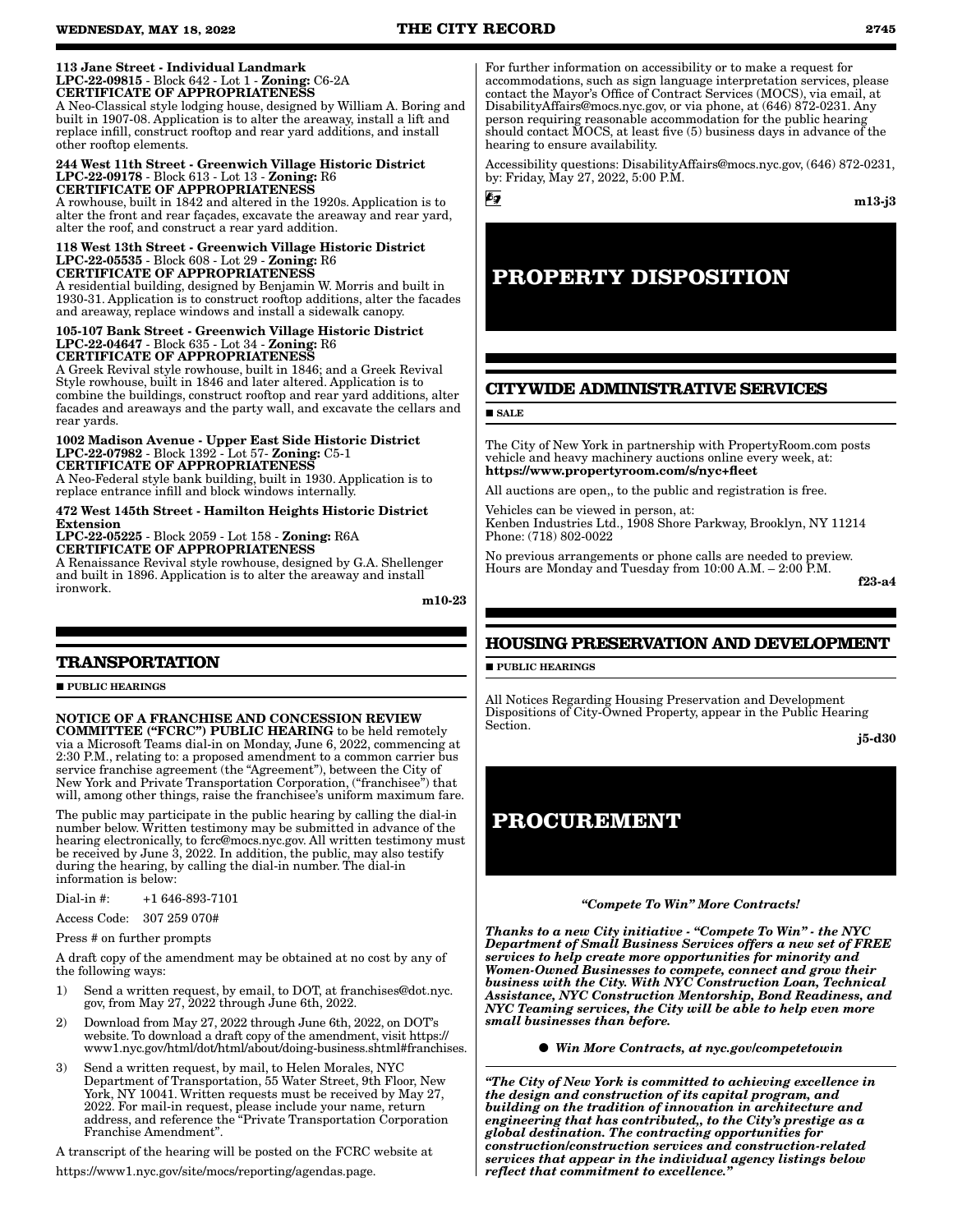**AWARD** 

### HHS ACCELERATOR PREQUALIFICATION

To respond to human services Requests for Proposals (RFPs), in accordance with Section 3-16 of the Procurement Policy Board Rules of the City of New York ("PPB Rules"), vendors must first complete and submit an electronic HHS Accelerator Prequalification Application using the City's PASSPort system. The PASSPort system is a web-based system maintained by the City of New York for use by its Mayoral Agencies to manage procurement. Important business information collected in the Prequalification Application is required every three years. Documents related to annual corporate filings must be submitted on an annual basis to remain eligible to compete. Prequalification applications will be reviewed to validate compliance with corporate filings and organizational capacity. Approved organizations will be eligible to compete and would submit electronic proposals through the PASSPort system. The PASSPort Public Portal, which lists all RFPs, including HHS RFPs that require HHS Accelerator Prequalification, may be viewed, at https://passport. cityofnewyork.us/page.aspx/en/rfp/request\_browse\_public. All current and prospective vendors should frequently review information listed on roadmap to take full advantage of upcoming opportunities for funding. For additional information about HHS Accelerator Prequalification and PASSPort, including background materials, user guides and video tutorials, please visit https://www1.nyc.gov/site/mocs/systems/ about-go-to-passport.page.

### **ADMINISTRATION FOR CHILDREN'S SERVICES**

**FAMILY PERMANENCY SERVICES**

**INTENT TO AWARD** 

*Human Services/Client Services*

#### EXTRAORDINARY NEEDS TREATMENT FAMILY FOSTER CARE PROGRAM - Negotiated Acquisition - Other - PIN#06822N0025 - Due 5-30-22 at 2:00 P.M.

In accordance with Section 3-04(b)(2)(i)(D) of the Procurement Policy Board Rules, the Administration for Children's Services (ACS), intends to enter into a negotiation acquisition contract, with Glove House (with its headquarters, located at, 220 Franklin Street, Elmira, NY, 14904), for the provision of an Extraordinary Needs Treatment Family Foster Care program. The term of the contract will be from April 6, 2020 through June 30, 2021. The proposed budget for this negotiated acquisition is for a maximum contract amount of \$68,309.88. The payment structure for the contract will be rate-based.

ACS, selected the negotiated acquisition procurement method, pursuant to the Procurement Policy Board Rules, Section 3-04(b)(2)(i)  $(D)$  & Section 3-04(b)(2)(ii) because the subject vendor was the only NYS OCFS approved agency that could provide child-specific behavioral Extraordinary Needs Foster Care services within a very limited timeframe.

m13-19

#### **PREVENTION SERVICES**

**INTENT TO AWARD** 

*Human Services/Client Services*

COMMERCIAL SEXUAL EXPLOITATION OF CHILDREN (CSEC) PROGRAM NEGOTIATED ACQUISITION EXTENSION - Negotiated Acquisition - Other - PIN#06822N0099 - Due 5-23-22 at  $9.00 \text{ PM}$ 

Commercial Sexual Exploitation of Children (CSEC) Program Negotiated Acquisition Extension with Safe Horizon, Inc., for 1 yea, from 7/1/22 to 6/30/23, for \$150,000, while ACS completes the RFP process for new awards, pursuant to Section 3-04 (b)(2)(iii) of the Procurement Policy Board Rules, is needed to serve youth at the Children's Center awaiting placement in foster care programs, operated by an ACS contracted Provider Agency. The RFP is anticipated to be released by Fall 2022, with new awards to begin on 7/1/2023.

Pursuant to Section 3-04(b)(2)(iii) of the Procurement Policy Board Rules, ACS, intends to extend the subject contract for one (1) year, via the negotiated acquisition extension procurement method. Extending this contract for an additional year will prevent a disruption of these critical & mandated services, while ACS completes the RFP process. RFP is anticipated to be released by Fall 2022.

**CITYWIDE ADMINISTRATIVE SERVICES**

KITCHEN APPLIANCES - Competitive Sealed Bids - PIN#85722B0081002 - AMT: \$2,677,875.00 - TO: 1 Stop Electronics Center Inc, 1870 Bath Avenue, Brooklyn, NY 11214.

*Goods*

 $\bullet$  m18

### **ADMINISTRATION**

**INTENT TO AWARD** 

*Services (other than human services)*

CORRECTION: THREE YEAR X-RAY MACHINE XIS SYSTEMS MAINTENANCE AGREEMENT ASTROPHYSICS INC - Sole Source - Available only from a single source - PIN# 85622S0003 - Due 5-31-22 at 12:00 A.M.

Any and all solicitations are done through PASSPort. The proposed contractor has been selected by Sole Source Method, pursuant to Section 3-05 of the Procurement Policy Board Rules.

*Use the following address* unless otherwise specified in notice, to secure, examine or submit bid/proposal documents, vendor prequalification and other forms; specifications/blueprints; other information; and for opening and reading of bids at date and time specified above.

*Citywide Administrative Services, 1 Centre Street, 18th Floor, New York, NY 10007. Shade James (212) 386-0467; shajames@dcas.nyc.gov* m17-23

### **DESIGN AND CONSTRUCTION**

**PROGRAM MANAGEMENT**

**SOLICITATION** 

*Construction/Construction Services*

85022B0083-LQQBHHVAC - QUEENSBORO HILL PUBLIC LIBRARY HVAC REPLACEMENT - Competitive Sealed Bids - PIN#85022B0083 - Due 6-16-22 at 2:00 P.M.

This Project consists of an HVAC system replacement, as well as electrical power, lighting, fire alarm, BMCS controls and structural systems upgrade to facilitate the new HVAC units. Interior finishes will also be upgraded to support the HVAC distribution system replacements. Community Board 7 Project #: LQQBHHVAC/ EPIN:85022B0083. Late Bids Will Not Be Accepted. There will be an optional Pre-Bid conference. Details will be provided in the PASSPort procurement. This contract is subject to Special Experience Requirements. \*This project is subject to HireNYC\*

This Competitive Sealed Bid (CSB) is being released through PASSPort, New York City's online procurement portal. Responses to this CSB must be submitted via PASSPort. To access the solicitation, vendors should visit the PASSPort Public Portal, at https://www1.nyc. gov/site/mocs/systems/about-go-to-passport.page, and click on the "Search Funding Opportunities in PASSPort" blue box. This will take you to the Public Portal of all procurements in the PASSPort system. To quickly locate the CSB, insert the EPIN (85022B0083) into the Keywords search field.

Pre-Bid conference location -60-05 Main Street, Queens, NY 11355. Mandatory: no Date/Time - 2022-06-01 10:00:00.

 $\bullet$  m18

**VENDOR LIST** 

*Construction/Construction Services*

PQL: MWBE GENERAL CONSTRUCTION SMALL PROJECTS

NYC DDC is certifying the MWBE GC Small PQL with the following approved vendors:

- 1. AKELA CONTRACTING LLC<br>2. DRL SERVICES LLC
- 2. DRL SERVICES LLC<br>3. K.O. TECHNOLOGIE
- 3. K.O. TECHNOLOGIES, INC.
- 4. KUNJ CONSTRUCTION CORP<br>5. SHARAN BUILDERS INC
- 5. SHARAN BUILDERS INC 6. FIVE START CONTRACTING CO., INC.
- 7. NEELAM CONSTRUCTION CO.

m13-19 PQLAdditional vendors may continue to apply to be part of the MWBE GC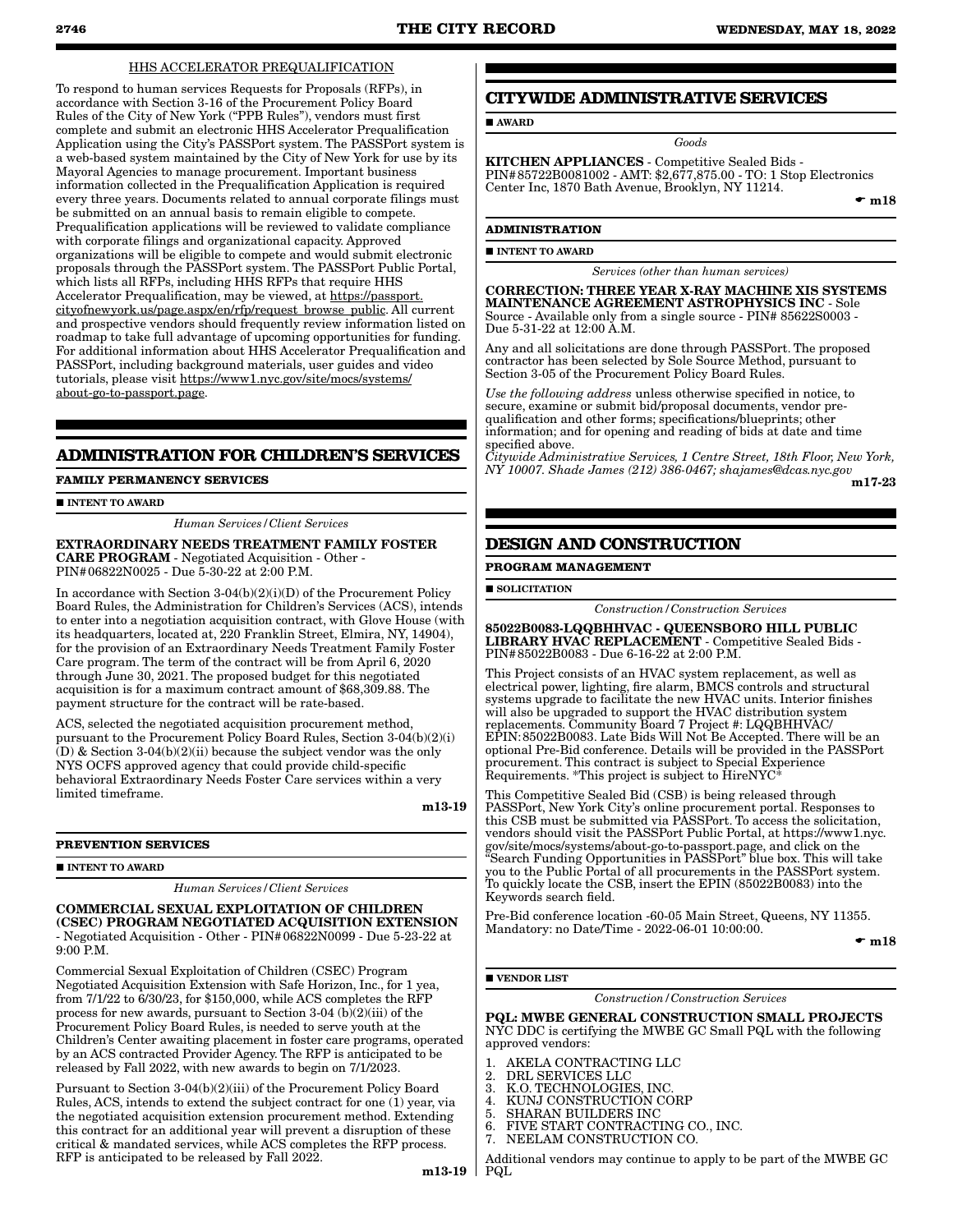**WEDNESDAY, MAY 18, 2022 THE CITY RECORD 2747**

*Use the following address* unless otherwise specified in notice, to secure, examine or submit bid/proposal documents, vendor prequalification and other forms; specifications/blueprints; other information; and for opening and reading of bids, at date and time specified above.

*Design and Construction, Competitive Sealed Bids (CSB). Competitive Sealed Bids (CSB) (718) 391-2410; rfq\_pql@ddc.nyc.gov*

m13-19

### **DISTRICT ATTORNEY - NEW YORK COUNTY**

**PROCUREMENT AND CONTRACT MANAGEMENT**

SOLICITATION

*Services (other than human services)*

CAR TRANSPORTATION SERVICES - Competitive Sealed Bids - PIN#20231800001 - Due 6-17-22 at 12:00 P.M.

The New York County District Attorney's Office is requesting bids from qualified vendors, to provide Car Transportation Services, at various locations, primarily within the five boroughs of New York City, Long Island, and Westchester County, as well as the State of Connecticut and the State of New Jersey.

District Attorney - New York County, bidsrfps@dany.nyc.gov, with a copy, to Wongi@dany.nyc.gov. Io Wong (212) 335-3419.

*Use the following address* unless otherwise specified in notice, to secure, examine or submit bid/proposal documents, vendor prequalification and other forms; specifications/blueprints; other information; and for opening and reading of bids at date and time specified above.

*District Attorney - New York County, Io Wong (212) 335-3419; wongi@dany.nyc.gov*

m13-19

### **EMPLOYEES' RETIREMENT SYSTEM**

**EXECUTIVE**

**INTENT TO AWARD** 

*Goods and Services*

SECURITY OPERATIONS CENTER AS A SERVICE (SOCAAS) - Negotiated Acquisition - Other - PIN#NA #07012022-SOCAAS

NYCERS Information security, intends to award a vendor to help establish a Security Operations Center (SOC), to centralize security event monitoring, threat detection, and incident response capabilities, with government and online fraud experience with pension systems.

NYCERS, does not believe it is practicable or advantageous to award a contract for SOC services through competitive bidding process and instead proceed under the Negotiated Acquisition procurement Process.

*Use the following address* unless otherwise specified in notice, to secure, examine or submit bid/proposal documents, vendor prequalification and other forms; specifications/blueprints; other information; and for opening and reading of bids at date and time specified above.

*Employees' Retirement System, 335 Adams Street, Suite 2300, Brooklyn, NY 11201. Tarves Lord (347) 643-3277; BidResponse@nycers.org*

 $\bullet$  m18-24

### **ENVIRONMENTAL PROTECTION**

AWARD

*Construction/Construction Services*

RESILIENCY PROGRAM JOB ORDER CONTRACT, GENERAL, BROOKLYN - Renewal - PIN#82620B8272KXLR001 - AMT: \$1,000,000.00 - TO: Biltwel General Contracting Corp, 31 Mary Pitkin Path, Shoreham, NY 11786.

The work under this contract, is for General Construction Work under a series of small to medium size construction projects at the following Bureau of Wastewater Treatment (BWT) facilities: Bowery Bay WWTP, Owls Head WWTP, Red Hook WWTP, 37th Avenue PS, and Sapphire Street PS. In addition to large capital construction projects, BEDC has an ongoing need to accomplish smaller, straightforward construction projects at its facilities. Without Job Order Contracts, for each such project, BEDC must prepare complete contract documents and execute

the required steps through the competitive bid process. Procuring the construction through this traditional design-bid-build process takes considerable time. Many of the projects are essential to maintain the operation of BWT facilities. The work will incorporate adaptation strategies aimed at making the sites more resilient in extreme weather conditions. As part of its commitment to planning for climate change and the impacts of extreme weather, DEP established its Wastewater Resiliency Program (the Program) targeted at hardening Wastewater Treatment Plants (WWTP), selected Pumping Stations (PS) and other facilities across the City. Construction of the projects will utilize Job Order Contract contractors.

 $\bullet$  m18

#### **ENGINEERING, DESIGN AND CONSTRUCTION**

#### **SOLICITATION**

*Construction Related Services*

DESIGN OF HEADWORKS AT OAKWOOD BEACH WASTEWATER RESOURCE RECOVERY FACILITY - Competitive Sealed Proposals - Other - PIN#82621P0062 - Due 7-6-22 at 4:00 P.M.

Design Validation, Design and Design Services During Construction and Construction Management Services for Headworks Improvements at Oakwood Beach Wastewater Resource Recovery Facility.

This Request for Proposal ("RFx), is being released through PASSPort, New York City's online procurement portal. Responses to this RFx should be submitted via PASSPort. To access the solicitation, vendors should visit the PASSPort Public Portal, at https://www1.nyc.gov/site/ mocs/systems/about-go-to-passport.page, and click on the "Search Funding Opportunities in PASSPort" blue box. This will take you to the Public Portal of all procurements in the PASSPort system. To quickly locate the RFx, insert the EPIN 82621P0062 into the Keywords search field. If you need assistance submitting a response, please contact https://mocssupport.atlassian.net/servicedesk/customer/portal/8.

Pre-Bid conference location - Virtual: find link in "Pre-Proposal Conference Link Document" join the meeting by link or call XXXXX Conference ID xxxxxx New York, NY 00000. Mandatory: no Date/Time - 2022-06-01 10:30:00.

 $\mathbf{r}$ 

 $\bullet$  m18-19

### **WATER SUPPLY**

**INTENT TO AWARD** 

*Goods*

82622Y0214-BWS - IDEXX SUPPLIES - SS - Request for Information - PIN# 82622Y0214 - Due 6-3-22 at 11:00 A.M.

Pursuant to Procurement Policy Board Rule Section 3-05, Department of Environmental Protections, intends to enter into a sole source agreement with IDEXX Distribution Inc., for the purchase of Colilert kits and Quanti-Trays products. The Bureau of Water Supply (BWS) / Distribution Water Quality Operations uses Colilert kits and Quanti-Tray for the analysis of all microbiological samples received. DEP has determined, that IDEXX Distribution Inc., is the sole authorized source of these products. Any firm which believes is authorized to provide such products are welcome to submit an expression of interest. All related inquiries should be sent via the Discussion Forum in PASSPort or to Ira M. Elmore, Deputy Agency Chief Contracting Officer, at Ielmore@ dep.nyc.gov, no later than June 3, 2022, by 11:00 P.M.

m16-20

### **FINANCIAL INFORMATION SERVICES AGENCY**

### **PROCUREMENT SERVICES**

**INTENT TO AWARD** 

*Services (other than human services)*

ASG PROPRIETARY SOFTWARE MAINTENANCE - Renewal - PIN#127FY2300001 - Due 5-27-22 at 5:00 P.M.

Pursuant to Section 4-04(a) of the PPB Rules, the Financial Information Services Agency/Office of Payroll Administration (FISA-OPA), intends to enter into a renewal agreement with ASG Technologies, Inc., for proprietary mainframe software maintenance. The support of these software licenses will run on FISA-OPA's mainframe, which processes the city's critical applications.

*Use the following address* unless otherwise specified in notice, to secure, examine or submit bid/proposal documents, vendor pre-qualification and other forms; specifications/blueprints; other information; and for opening and reading of bids, at date and time specified above.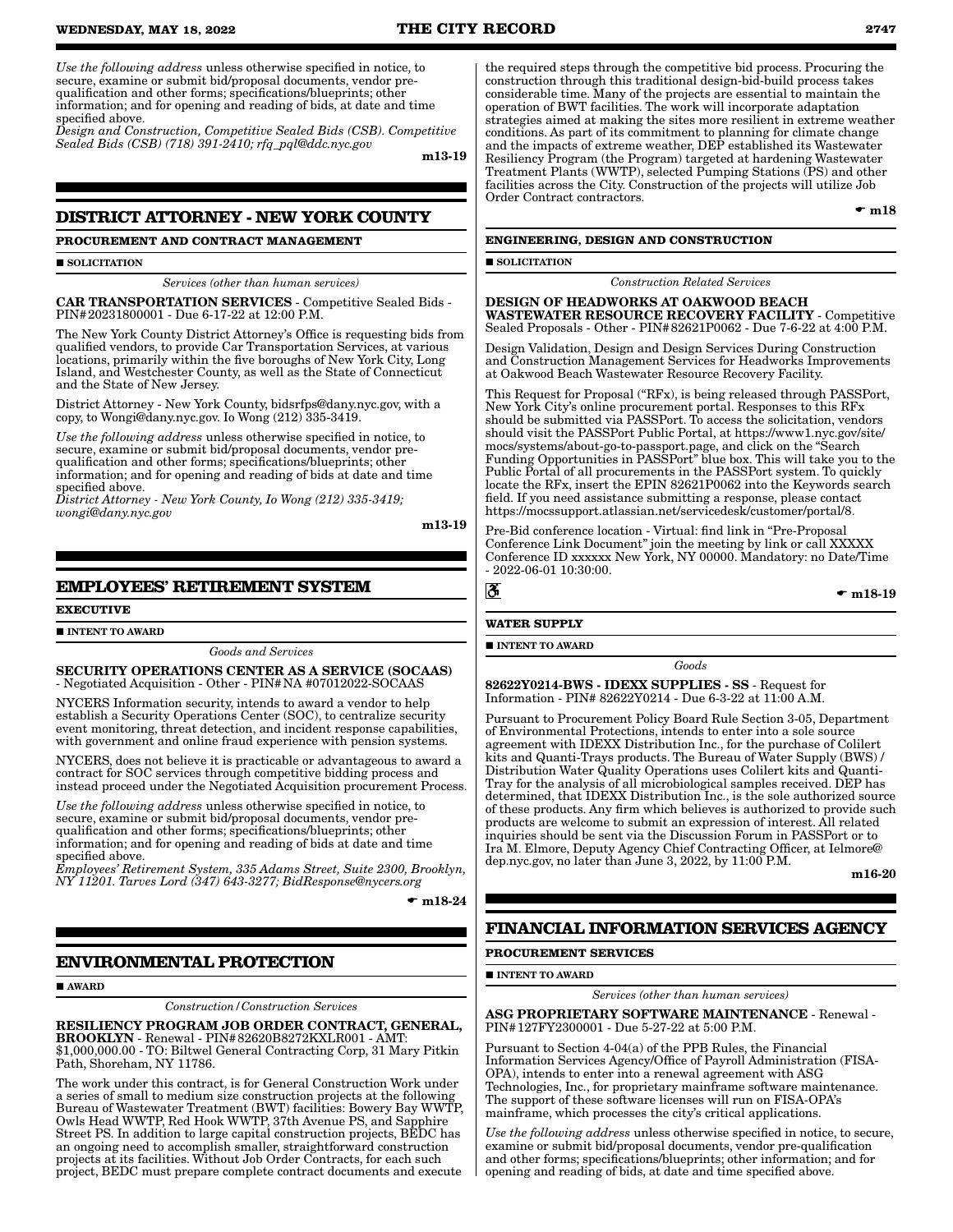*Financial Information Services Agency, 5 Manhattan West, 4th Floor, New York, NY 10001. Kerry Vega (212) 857-1178; kvega@fisa-opa.nyc.gov*

m17-23

### **HOMELESS SERVICES**

#### **INTENT TO AWARD**

#### *Human Services/Client Services*

STAND ALONE SHELTER SERVICES FOR FAMILIES WITH CHILDREN - Renewal - PIN#07119N8003KXLR001 - Due 5-19-22 at 5:00 P.M.

The Department of Homeless Services of the New York City Department of Social Services, plans to renew (1) contract with the contractor listed below, for the provision of a Stand Alone Shelter Services for Families with Children. The renewal term shall be set forth below. Anyone having comments on the contractor's performance on the proposed renewal contract may contact Lorna Hinds, via email, at hindsl@dss.nyc.gov.

Bronx Parent Housing Network, Inc., 488 East 164th Street, Bronx, NY 10456. EPIN 07119N8003KXLR001. To provide a Stand Alone Shelter Services for Families with Children, 1838 Vyse Avenue, Bronx, NY 10460. Renewal Term: 7/1/2022 – 6/30/2026.

*Use the following address* unless otherwise specified in notice, to secure, examine or submit bid/proposal documents, vendor prequalification and other forms; specifications/blueprints; other information; and for opening and reading of bids at date and time specified above.

*Homeless Services, 150 Greenwich Street, 37th Floor, New York, NY 10007. Lorna Hinds (929) 221-6391; hindsl@dss.nyc.gov*

 $\mathbf{r}$  m18

### **PARKS AND RECREATION**

**AWARD** 

*Construction/Construction Services*

X044-118MA-CONSTRUCTION OF A DOG RUN ST JAMES PK, BOROUGH OF THE BRONX - Competitive Sealed Bids/Pre-Qualified List - PIN#84621B0021001 - AMT: \$579,786.61 - TO: St. John Enterprise, Inc., 12736 Northern Boulevard, Flushing, NY 11368.

 $\bullet$  m18

### **NEW YORK CITY POLICE PENSION FUND**

#### **PROCUREMENT**

SOLICITATION

*Services (other than human services)*

ORACLE DATABASE ADMINISTRATOR - Request for Proposals - PIN#2562215DBA12 - Due 6-22-22 at 10:30 A.M.

The New York City Police Pension Fund, is seeking a qualified oracle database administrator who will be responsible for monitoring the fund's Oracle database environments for two different databases-cops 1.0 and 2.0.

Email responses only.

*Use the following address* unless otherwise specified in notice, to secure, examine or submit bid/proposal documents, vendor prequalification and other forms; specifications/blueprints; other information; and for opening and reading of bids at date and time specified above.

*New York City Police Pension Fund, 233 Broadway, 25th Floor, New York, NY 10279. Latonia Harris (212) 693-5068; lharris@nycppf.org*

### **TAXI AND LIMOUSINE COMMISSION**

**AWARD** 

*Services (other than human services)*

JANITORIAL SERVICES - Renewal - PIN#15620R8148KXLR001 - AMT: \$165,451.12 - TO: New York State Industries for the Disabled Inc, 11 Columbia Circle Drive, Albany, NY 12203-5156.

 $\bullet$  m18

#### **TRANSPORTATION**

AWARD

*Construction Related Services*

HVAC MAINTENANCE & REPAIRS AT STATEN ISLAND FERRY FACILITIES - Competitive Sealed Bids - PIN#84121B0051001 - AMT: \$1,133,895.00 - TO: ACME Industrial Inc., 326-328 Front Street, Staten Island, NY 10304.

 $\mathbf{m}$  m18

#### **FRANCHISES, CONCESSIONS & CONSENTS**

**SOLICITATION** 

*Services (other than human services)*

DEVELOPMENT, OPERATION, AND MAINTENANCE OF A FOOD, BEVERAGE AND/OR MERCHANDISE CONCESSION AT KIOSK 3 AT FORDHAM PLAZA IN THE BOROUGH OF THE BRONX - Competitive Sealed Proposals - Judgment required in evaluating proposals - PIN#84122BXAD546 - Due 6-17-22 at 2:00 P.M.

*Use the following address* unless otherwise specified in notice, to secure, examine or submit bid/proposal documents, vendor prequalification and other forms; specifications/blueprints; other information; and for opening and reading of bids, at date and time specified above.

*Transportation, 55 Water Street, 9th Floor, New York, NY 10041. Brandon Budelman (212) 839-6550; concessions@dot.nyc.gov*

m9-20

### **YOUTH AND COMMUNITY DEVELOPMENT**

AWARD

*Human Services/Client Services*

SUMMER YOUTH EMPLOYMENT PROGRAM COMMUNITY BASED RENEWAL - Renewal - PIN#26020P8375KXLR001 - AMT: \$827,550.00 - TO: Young Mens And Womens Hebrew Association Washington Heights, 54 Nagle Avenue, New York, NY 10040-1406.

 $\bullet$  m18

SUMMER YOUTH EMPLOYMENT PROGRAM SCHOOL BASED RENEWAL - Renewal - PIN#26019P8368KXLR001 - AMT:

\$480,000.00 - TO: Dreamyard Project Inc, 1085 Washington Avenue, Ground Floor, Bronx, NY 10456.

 $\mathbf{m}$  m 18

SUMMER YOUTH EMPLOYMENT PROGRAM COMMUNITY BASED RENEWAL - Renewal - PIN#26020P8319KXLR001 - AMT: \$450,000.00 - TO: Camba Inc, 1720 Church Avenue, 2nd Floor, Brooklyn, NY 11226.

 $\bullet$  m18

SUMMER YOUTH EMPLOYMENT PROGRAM SCHOOL BASED RENEWAL - Renewal - PIN#26021P8050KXLR001 - AMT: \$304,800.00 - TO: Camba Inc, 1720 Church Avenue, 2nd Floor, Brooklyn, NY 11226.

 $\mathbf{m}$ 18

SUMMER YOUTH EMPLOYMENT PROGRAM COMMUNITY BASED RENEWAL - Renewal - PIN#26020P8409KXLR001 - AMT: \$290,250.00 - TO: Camba Inc, 1720 Church Avenue, 2nd Floor, Brooklyn, NY 11226.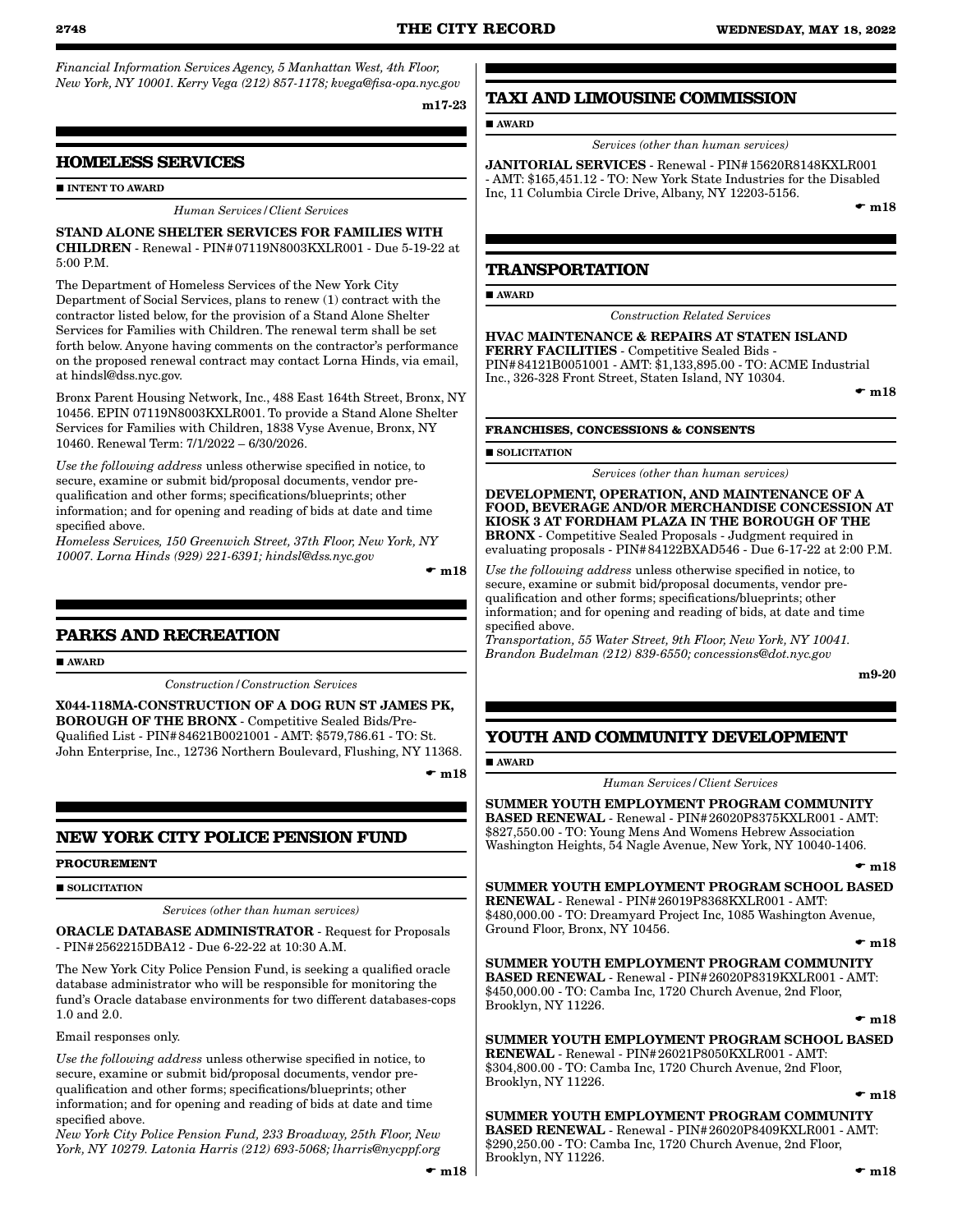### **CAPACITY BUILDING**

#### **INTENT TO AWARD**

*Services (other than human services)*

FY23 WIOA NEGOTIATED ACQUISITION \_LITERACY - Negotiated Acquisition - Other - PIN# 26022N0413 - Due 5-23-22 at 9:00 A.M.

In accordance with Section 3-04(b)(2)(iii) of the Procurement Policy Board Rules, the Department of Youth and Community Development (DYCD) wishes to extend the following Capacity Building Contracts through a Negotiated Acquisition Extension. The contractor listed below will provide Capacity Building Services under Service Option III: Workforce Innovation and Opportunity Act (WIOA) funded Programs. The contractor will provide capacity building services around literacy.

The term of this contract extension shall be for a one-year period from 7/1/2022 to 6/30/2023, with no option to renew.

Below are the pin numbers, contract amounts, contractor names and addresses

Conrtact PIN: 26023088484E Contract Amount: \$100,000.00 Contractor Name: Literacy Assistance Center Contract Address: 85 Broad Street, 27th Floor, New York, NY 10004

If you wish to contact DYCD for further information, please send an email, to ACCO@dycd.nyc.gov.

It is not advantageous to release an RFP right now because DYCD needs a vendor with experience/expertise to provide services for 7/1/22.

m16-20

#### **PROCUREMENT**

**INTENT TO AWARD** 

*Services (other than human services)*

#### FY23 WIOA NEGOTIATED ACQUISITION EXTENSION - Negotiated Acquisition - Other - PIN# 26022N0414 - Due 5-23-22 at 9:00 A.M.

In accordance with Section 3-04(b)(2)(iii) of the Procurement Policy Board Rules, the Department of Youth and Community Development (DYCD) wishes to extend the following Capacity Building Contract through a Negotiated Acquisition Extension. The contractor listed below will provide Capacity Building Services under Service Option III: Workforce Innovation and Opportunity Act (WIOA) funded Programs. The contractor will provide capacity building services around career development.

The term of this contract extension shall be for a one-year period from 7/1/2022 to 6/30/2023, with no option to renew.

Contract PIN: 26023088481E

Contract Amount: \$100,000.00

Contractor Name: Workforce Professionals Training Institute Contractor Address: 11 Park Place, Suite 701, New York, NY 10007

If you wish to contact DYCD for further information, please send an email, to ACCO@dycd.nyc.gov.

In order to maintain continuity of services, DYCD intends to extend WPTI's contract. DYCD is working to release a RFP for Capacity Building Services.

m16-20

### **CONTRACT AWARD HEARINGS**

**NOTE: LOCATION(S) ARE ACCESSIBLE TO INDIVIDUALS USING WHEELCHAIRS OR OTHER MOBILITY DEVICES. FOR FURTHER INFORMATION ON ACCESSIBILITY OR TO MAKE A REQUEST FOR ACCOMMODATIONS, SUCH AS SIGN LANGUAGE INTERPRETATION SERVICES, PLEASE CONTACT THE MAYOR'S OFFICE OF CONTRACT SERVICES (MOCS) VIA E-MAIL AT DISABILITYAFFAIRS@MOCS.NYC.GOV OR VIA PHONE AT (212) 298-0734. ANY PERSON REQUIRING REASONABLE ACCOMMODATION FOR THE PUBLIC HEARING SHOULD CONTACT MOCS AT LEAST THREE (3) BUSINESS DAYS IN ADVANCE OF THE HEARING TO ENSURE AVAILABILITY.**

### **CONSUMER AND WORKER PROTECTION**

**PUBLIC HEARINGS** 

NOTICE IS HEREBY GIVEN that a Contract Public Hearing will be held on Thursday, May 26, 2022, at 10:00 AM. The Public Hearing will be held via Conference Call. Call-in #: 1-646-992-2010, ACCESS CODE: 715 951 139.

IN THE MATTER OF a proposed contract between the Department of Consumer and Worker Protection and the contractor listed below, for Documentum/OpenText - Cloud-based Information Management, Citywide. The term of the contracts shall be from July  $1,2022$  to June 30, 2025 with three one-year renewal options from July 1, 2025 to June 30, 2026, July 1, 2026 to June 30, 2027 and July 1, 2027 to June 30, 2028.

| <b>Contractor/Address</b> | $E-PIN#$                   | Amount |
|---------------------------|----------------------------|--------|
| Open Text, Inc.           | 86622U0004001 \$795,121.29 |        |
| 370 Seventh Avenue        |                            |        |
| New York, NY 10001        |                            |        |

The proposed contract is a Subscription, pursuant to Section  $1-02(f)(5)$ of the Procurement Policy Board Rules.

In order to access the Public Hearing and testify, please call 1-646-992- 2010, ACCESS CODE: 715 951 139 no later than 9:55 AM. If you need further accommodations, please let us know at least five business days in advance of the Public Hearing via e-mail at DisabilityAffairs@ mocs.nyc.gov or via phone at 1-212-298-0734.

 $\mathbf{m}$ 18

### **HUMAN RESOURCES ADMINISTRATION**

#### **PUBLIC HEARINGS**

NOTICE IS HEREBY GIVEN that a Contract Public Hearing will be held on Thursday, May 26, 2022, at 10:00 AM. The Public Hearing will be held via Conference Call. Call-in #: 1-646-992-2010, ACCESS CODE: 715 951 139.

IN THE MATTER OF a proposed contract between the Human Resources Administration of the City of New York and H. Schrier & Co., Inc., located at 4901 Glenwood Road, Brooklyn, NY 11234, for the provision of HRA Food Distribution Program, Citywide. The term of this contract will be from July 1, 2022 to June 30, 2025 with one option to renew from July 1, 2025 to June 30, 2028. The contract amount will be \$66,000,000.00. E-PIN #: 06922P0037001.

The proposed contractor has been selected by Competitive Sealed Proposal Method, pursuant to Section 3-03 of the Procurement Policy Board Rules.

In order to access the Public Hearing and testify, please call 1-646-992- 2010, ACCESS CODE: 715 951 139 no later than 9:55 AM. If you need further accommodations, please let us know at least five business days in advance of the Public Hearing via e-mail at DisabilityAffairs@ mocs.nyc.gov or via phone at 1-212-298-0734.

 $\mathbf{m}$ 18

### **INFORMATION TECHNOLOGY AND TELECOMMUNICATIONS**

**PUBLIC HEARINGS** 

NOTICE IS HEREBY GIVEN that a Contract Public Hearing will be held on Wednesday, June 8, 2022, at 10:00 A.M. The Public Hearing will be held via Conference Call. Call-in #: 1-917-410-4077, ACCESS CODE: 610 622 184 #.

IN THE MATTER OF a proposed Purchase Order/Contract between the New York City Department of Information Technology and Mola Group Corporation located at 450 Park Avenue, 3rd Floor, New York, NY 10016, for a MWBE 7-858-0094A - NYC3 Azure IAM and MFA Engineer - SP2. The maximum amount of this Purchase Order/ Contract will be \$456,750.00. The term will be two years from 04/18/2022 through 04/16/2024. PIN #: 20220201340, E-PIN #: 85822W0073001.

The Vendor has been selected by M/WBE Noncompetitive Small Purchase Method, pursuant to Section 3-08 (c)(1)(iv) of the Procurement Policy Board Rules. Pursuant to Section 2-11(c)(3) of the Procurement Policy Board Rules, if DoITT does not receive, by June 1,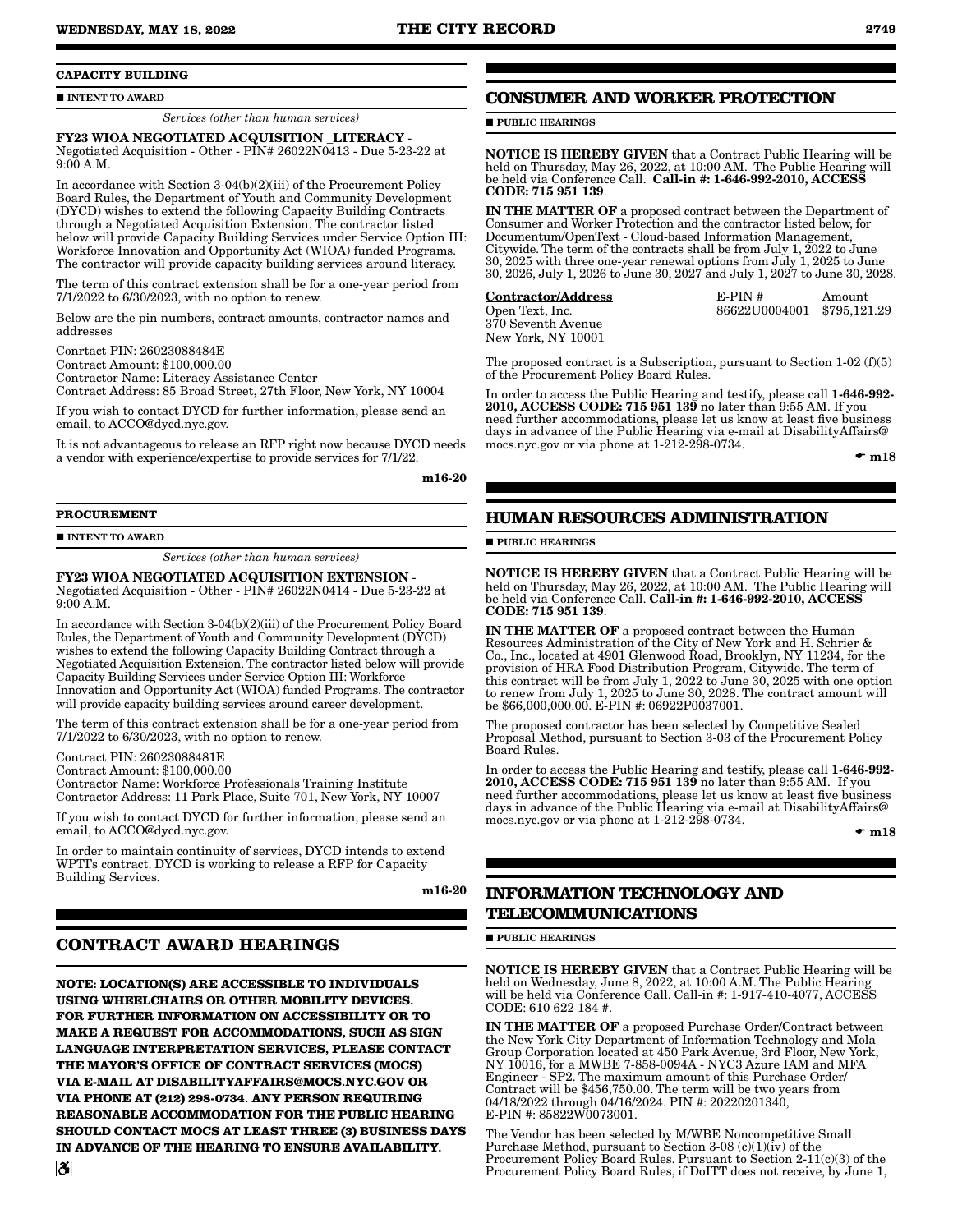2022, from any individual a written request to speak at this hearing, then DoITT need not conduct this hearing. Written notice should be sent to Mark Polyak, via email to mpolyak@doitt.nyc.gov.

 $\mathbf{m}$ 18

## **SPECIAL MATERIALS**

### **CITY PLANNING**

**NOTICE** 

#### NOTICE OF COMPLETION AND NOTICE OF AVAILABILITY OF A DRAFT ENVIRONMENTAL IMPACT STATEMENT

Innovative Urban Village

### Project Identification

CEQR No. 20DCP057K ULURP Nos. 220314ZSK, 220311ZSK, 220312ZMK, N220313ZRK, N220165LDK SEQRA Classification: Type I

Lead Agency City Planning Commission 120 Broadway, 31st Floor New York, NY 10271

#### Contact Person

Stephanie Shellooe, AICP, Director (212) 720-3328 Environmental Assessment and Review Division New York City Department of City Planning

Pursuant to City Environmental Quality Review (CEQR), Mayoral Executive Order No. 91 of 1977, CEQR Rules of Procedure of 1991 and the regulations of Article 8 of the State Environmental Conservation Law, State Environmental Quality Review Act (SEQRA) as found in 6 NYCRR Part 617, a Draft Environmental Impact Statement (DEIS) has been prepared for the action described below. The proposal involves an action by the New York City Planning Commission and Council of the City of New York that is subject to review under Section 200 of the City Charter and the CEQR process. Copies of the DEIS are available for public inspection at the office of the undersigned as well as via the Innovative Urban Village project page on ZAP: https://zap.planning. nyc.gov/projects/2019K0038. To view the Innovative Urban Village DEIS and Appendix, navigate to the project page in ZAP and select Public Documents, then "DEIS\_20DCP057K". The proposal involves actions by the City Planning Commission (CPC) and the New York City Council pursuant to Uniform Land Use Review Procedure (ULURP). A public hearing on the DEIS will be held at a later date to be announced, in conjunction with the CPC's citywide public hearing pursuant to ULURP. Advance notice will be given of the time and place of the hearing. Written comments on the DEIS are requested and would be received and considered by the Lead Agency until the 10th calendar day following the close of the public hearing.

The Applicant, Innovative Urban Living, LLC, is seeking discretionary approvals from the CPC to facilitate the proposed large-scale development of a site located on Brooklyn Block 4430, Lot 1; and Block 4434, Lots 1 and 10 in the East New York neighborhood of Brooklyn, Community District 5 (the Development Site). These approvals include a zoning map amendment that would apply to the entire Project Area, which in addition to the Development Site includes de minimis portions of the north side of Block 4434, Lot 60 and Block 4431, Lots 70 and 100, and extends to the centerlines of Flatlands Avenue, Louisiana Avenue and Pennsylvania Avenue. Additional approvals include zoning text amendments to establish the Project Area as a Mandatory Inclusionary Housing (MIH) area and to expand the boundary of the Transit Zone to include the Rezoning Area, a large-scale general development special permit, and a special permit for a public parking garage (the Proposed Actions). A portion of the site is currently occupied by the 92,784-gross-square-foot (gsf) Christian Cultural Center (CCC) facility, which would remain on the site as part of the project.

The Proposed Actions would facilitate the development of a mixed-use, purpose-built development on the site of the CCC, which would be comprised of income-based affordable housing; a Performing Arts Center (PAC); a grocery store; local retail; new publicly accessible open space; and a variety of community facilities targeted to the civic, economic, educational, and cultural needs of the East New York neighborhood (the Proposed Project). Overall, the Proposed Project would include a total approximate 2,200,538-gsf development to be constructed in phases over a planned 10-year period, with ten buildings ranging from two to 15 stories. The proposed building program for the

site would include approximately 1,645,820 gsf of residential space accommodating approximately 2,050 residential units; approximately 100,904 gsf of community facility space, including general community facility space to include a day care (approximately 12,320 gsf), other community facility uses such as a senior center or medical clinic (approximately 9,900 gsf), and the existing CCC facility (78,684 gsf); approximately 110,570 gsf of commercial space that includes a grocery store (approximately 14,300 gsf) and local retail space (approximately 65,670 gsf), a trade school (approximately 14,100 gsf) to be located in one wing of the existing CCC building (thereby reclassifying approximately 14,100 gsf of existing community facility space to commercial space) and a PAC (approximately 16,500 gsf); and approximately 343,244 gsf of parking, including 145,684 gsf of below grade parking and a 197,560-gsf public parking garage that would accommodate accessory parking for the retail and community facility uses.

The Applicant intends to develop a total of approximately 2,050 income-based residential units, including approximately 200 units of affordable senior or supportive housing and up to 100 residential units offering affordable home ownership opportunities, including affordable condominiums and approximately 30 maisonettes under affordable homeownership that would be within four of the residential buildings. The Proposed Project would also include approximately 84,950 square feet (sf) of publicly accessible passive open space, approximately 36,000 sf of private passive open space, and approximately 29,400 sf of private active open space.

The Development Site is currently improved with the one-story (with mezzanine), 92,784-gsf CCC—a large, non-denominational house of worship constructed in 1997. Situated on the western portion of the Development Site and surrounded by a surface parking lot containing approximately 385 striped accessory parking spaces, the CCC has a footprint of approximately 56,050 sf and is set back approximately 90 feet, 6 inches from Louisiana Avenue at its closest point and 129 feet from Flatlands Avenue. It is accessed via a curb cut along Flatlands Avenue immediately opposite of Alabama Avenue and via two existing curb cuts along Louisiana Avenue. The eastern portion of the Development Site is unimproved land, serving as a location for overflow parking during church services and other events at the CCC and otherwise not used.

In order to accomplish the Proposed Project, the Applicant is requesting the following zoning actions:

1. A zoning map amendment to change the existing R5 district within the Project Area to an R7-2 district with a C2-4 commercial overlay. The existing R5 zoning does not allow for commercial uses, limiting possibilities for local retail and economic opportunity for small business owners. The C2-4 commercial overlay would address this need by allowing for a range of commercial uses at the Development Site, including a grocery store and local retail to serve residents of the Proposed Development and the surrounding neighborhoods. In addition, the R5 zoning does not allow for sufficient density to create the integrated residential, local retail, and community facility development at the proposed affordable income levels envisioned for the Development Site. The rezoning from an R5 district to an R7-2 district would allow for an increase in the development potential in the Development Site from 1.25 FAR for residential to 4.6 FAR in an MIH district, and from 2.0 for community facility use to 6.5 FAR. The Proposed Development contemplates an FAR of 4.29 including the parking garage, and floor area allowed by the R7-2 zoning aligns with the Proposed Development in a manner appropriate to the area.

The Applicant is seeking two zoning text amendments:

- 2. An amendment to Appendix F of the Zoning Resolution (ZR) (Inclusionary Housing Designated Areas and Mandatory Inclusionary Housing Areas) to establish the Project Area as an MIH area, Option 1.
- 3. An amendment to Appendix I of the ZR (Transit Zone) to expand the boundary of the existing Transit Zone that is currently mapped north of Flatlands Avenue to include the Project Area.

The Applicant is seeking two special permits:

- 4. A special permit pursuant to ZR  $74-743(a)(2)$  to locate buildings within a large-scale general development without regard to yard, distance between buildings, and height and setback regulations to allow for the centralized community-centered core and streetoriented residential buildings envisioned by the Proposed Project.
- 5. A special permit pursuant to ZR 74-512 to permit a public parking garage with more than 150 spaces some of which would be located on the roof of the public parking garage during periods of peak parking demand for the church (Sundays and Tuesday evenings). This special permit would allow for a public parking garage that would be a sufficient size to serve the congregants of the CCC, visitors to the PAC and other community facility and commercial uses that are part of the Proposed Project and would consolidate the existing surface parking into an enclosed facility allowing for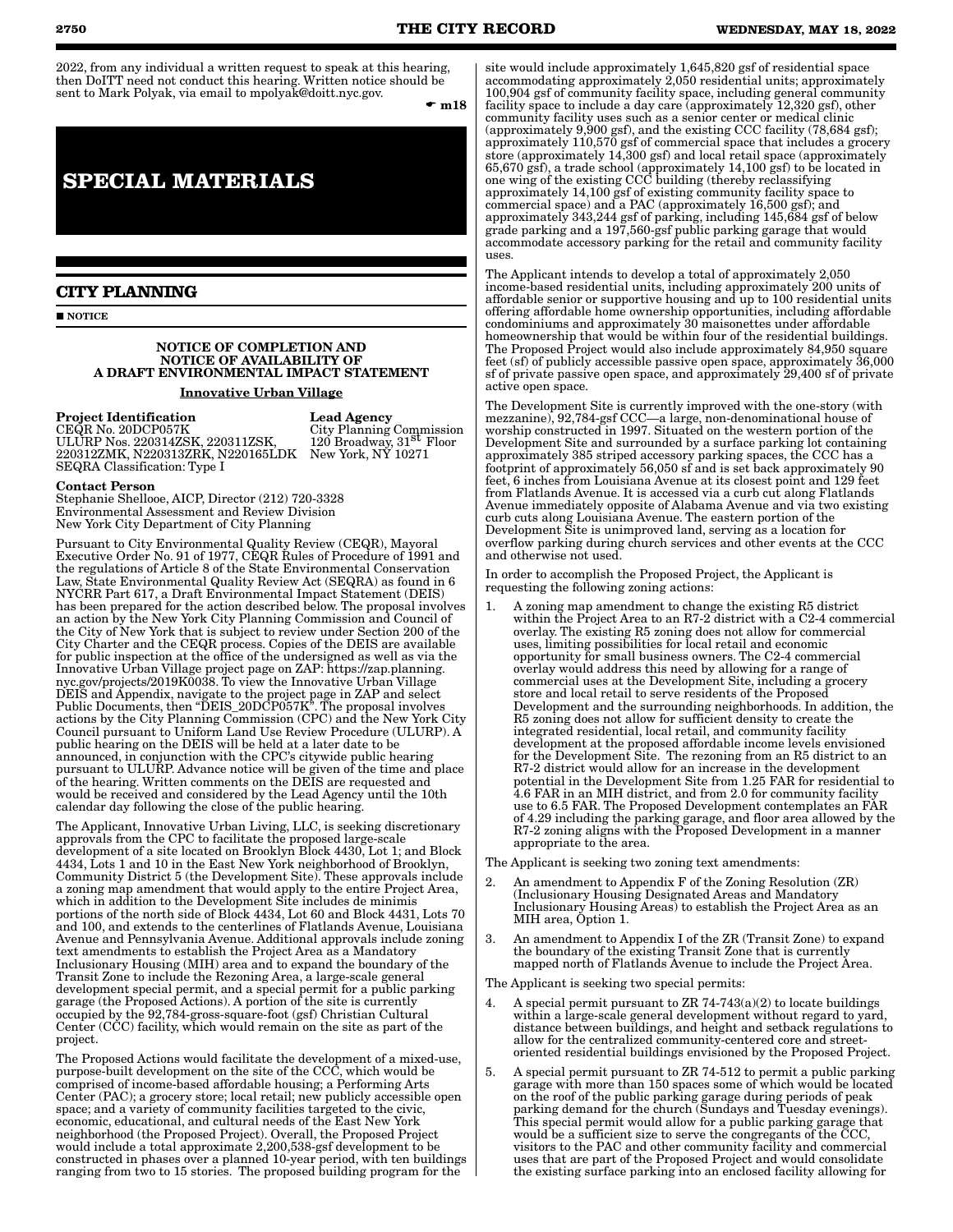the productive use of the Development Site for the Proposed Project.

The Applicant also intends to seek public funds and/or financing from various City and New York State agencies and/or programs related to affordable housing development. The discretionary CPC actions listed above, along with the discretionary public funds that may be sought by the Applicant, are collectively referred to as the Proposed Actions.

The Proposed Actions are being requested to allow the bulk, uses, and density required to meet the Applicant's goals for the Proposed Project. As detailed above, the Project Area is located within an area densely developed with affordable housing. To the east and south, the Spring Creek Towers/Starrett City and Vandalia Avenue housing complexes are made up of 10- to 20-story towers, while the Breukelen Houses to the northwest are three to seven stories in height. Across Flatlands Avenue and Louisiana Avenue are low-rise industrial and commercial businesses. The CCC is located in the northwest corner of the Development Site, however the site overall is underutilized, and is otherwise occupied by paved and unpaved parking. The Development Site's existing R5 zoning, with a maximum FAR of 1.25 and a height limit of 40 feet, typically produces three- and four-story attached houses and small apartment houses. However, demand for affordable housing in East New York continues to grow, and Brooklyn Community District 5 has identified needs for additional affordable housing and other amenities that cannot be met under the existing zoning. In addition, New York City's affordable housing plan, "Housing New York 2.0," aims to create and preserve 300,000 high-quality, affordable homes by 2026 to address the needs for affordable housing throughout the City.

The CEQR assessment examines the incremental differences between the RWCDS of the future without the Proposed Actions in place (the No-Action condition) and the future with the Proposed Actions in place and the associated operation of the Proposed Project (the With-Action condition). The Proposed Project was determined to be the RWCDS because development pursuant to the Proposed Actions would be restricted to the bulk and density associated with the general large scale development special permit and shown on the special permit drawings. For the purpose of the environmental analyses, the No-Action condition represents the future absent the Proposed Actions and serves as the baseline by which the Proposed Project (or With-Action condition) is compared to determine the potential for significant environmental impacts. The difference between the No-Action and With-Action conditions represents the increment to be analyzed in the CEQR process.

Under the baseline, or No-Action condition, it is assumed that the Development Site would remain in its existing condition, with only the existing CCC operational on the site. As relevant for each area of analysis, future growth in population and employment will be considered in the development of the No-Action condition of that study area. This will include both background growth and growth generated by known projects (developments that are under construction, planned, or proposed). Inclusion of known developments will be based on, but not limited to, consideration of whether the project requires discretionary approvals, the status of that approval process, and the project size. The With-Action condition within the Development Site reflects the Proposed Project. The With-Action condition would include approximately 2.18 million gsf of development (4.29 FAR). Assuming a conservative build-out of approximately ten years, the Proposed Project is expected to be complete and operational by 2031.

The DEIS assesses whether development resulting from the Proposed Actions could result in significant adverse environmental impacts. The DEIS identifies potential significant adverse impacts related to community facilities (indirect impacts on early childhood programs and libraries), open space (temporary, active), transportation, noise, and construction.

*Community Facilities (Early Childhood Programs):* The Proposed Actions would result in the incremental development of approximately 2,050 dwelling units to the Project Area, of which 1,338 units are intended to be affordable for non-senior households with incomes up to 80 percent of AMI, as compared to the No-Action condition. The Proposed Actions are anticipated to generate the need for approximately 238 childcare slots. Based on a detailed analysis, early childhood programs would be over capacity with a shortfall of 665 slots in the With-Action condition. The utilization rate would be 141.3 percent and the change in utilization rate would be 14.8 percent. Since the collective utilization rate for early childhood programs would be greater than 100 percent and would increase more than five percent from the No-Action condition, the Proposed Actions would result in a significant adverse impact on publicly funded childcare and Head Start Centers, and would therefore require consideration of mitigation.

Mitigation measures to address the identified significant adverse impact to publicly funded early childhood programs are being explored in consultation with the NYC DOE and will be refined between the DEIS and FEIS. Such measures may include, but are not limited to, the provision of suitable space on-site for an early childhood program, provision of a suitable location off-site and within a reasonable

distance, or funding or making program or physical improvements to support additional capacity. If it is deemed appropriate by the DOE, the Proposed Project could include space that could be used for early childhood programming within certain building groups. In this case, the Proposed Project has allocated 12,320-gsf for a childcare facility within the Project Area. Approximately 6,350 sf feet could be designated for publicly funded early childhood programming, which would fully mitigate the significant adverse impact if the designated spaces are tenanted by early childhood providers in consultation with DOE. If mitigation measures are not fully effective in addressing the significant adverse impact to early childhood programs, then the Proposed Actions would result in an unavoidable adverse impact to early childhood programs.

*Community Facilities (Libraries):* The Proposed Project could result in a significant adverse impact to public libraries. Based on the projected population change of 6.9 percent to the Spring Creek Library catchment area population. Per the guidance of the CEQR Technical Manual, a proposed project may result in a significant adverse impact to public libraries if the proposed project would increase a library catchment area population by 5 percent or more, compared to the conditions in the future without the Proposed Actions, and if this increase would be expected to impair the delivery of library services in the study area. Residents in the catchment area for the library also reside in the catchment areas for other nearby libraries and would be served by these libraries and would have access to the entire Brooklyn Public Library (BPL) and New York Public Library (NYPL) system through the interlibrary loan system and could have resources delivered to their nearest library branch. However, even if the Proposed Project would not affect the access to holdings, the Proposed Project could affect access to computer resources, programming space, and program staffing. This impact requires consideration of mitigation.

Mitigation measures to address the identified significant adverse impact to Libraries are under development in consultation with the BPL and will be refined between the DEIS and FEIS. The Applicant is proposing to provide project residents with computer labs that have free internet access within lounge spaces in each building within the Proposed Project. Furthermore, space within the PAC would be provided for use by BPL for programming and additional outdoor space within the Central Quad would be made available for BPL programming. The full range of mitigation measures ultimately implemented would rely upon input from BPL. If mitigation measures are not fully effective in addressing the significant adverse impact to libraries, then the Proposed Actions would result in an unavoidable adverse impact to Libraries.

*Open Space:* There would be a temporary indirect active open space impact during construction related to the phasing of the project as new demand for open space resources would materialize from residents prior to the completion of all of the planned on-site open spaces. Therefore, a discussion of mitigation is warranted. This temporary impact would be eliminated upon full build-out of the project when all proposed open spaces are constructed. Required mitigation measures to address the identified temporary indirect active open space impact are being explored with DCP and NYC Parks between DEIS and FEIS. If mitigation measures are not fully effective in addressing the temporary adverse impact to active open space, the Proposed Actions would result in an unavoidable temporary adverse impact to active open space.

*Transportation (Traffic):* Of the 13 intersections analyzed, the Proposed Project would result in significant adverse traffic impacts at nine intersections during the weekday AM peak hour, seven intersections during the weekday midday peak hour, nine intersections during the weekday PM peak hour, and seven intersections during the Saturday peak hour. A subset of seven intersections was analyzed during the Sunday peak hour and significant traffic impacts were identified at four of these intersections during this peak hour. The majority of the intersections analyzed would either not be significantly impacted or could be fully mitigated with readily implementable traffic improvement measures. Six of the 13 intersections would remain unmitigated during the weekday AM peak hour, two intersections during the weekday midday peak hour, five intersections during the weekday PM peak hour (three of the five intersections could be partially mitigated), and four intersections during the Saturday peak hour. During the Sunday peak hour, four of the seven intersections would remain unmitigated. Mitigation measures such as signal timing changes, parking regulation changes to gain a travel lane at key intersections, and lane restriping, are standard traffic capacity improvements that are typically implemented by NYC DOT.

*Transportation (Subway):* Subway station elements at the Rockaway Parkway L subway station were analyzed during the AM and PM commuter peak hours and significant impacts were identified at the Glenwood Avenue fare control area during the AM peak hour. There would be no significant impacts on subways during the PM peak hour. Measures to mitigate this impact could potentially include the installation of additional turnstiles. The practicability of implementing this measure, as well as measures to prevent prevalent fare evasion at this fare control area, will be evaluated in consultation with NYCT between the Draft EIS and Final EIS.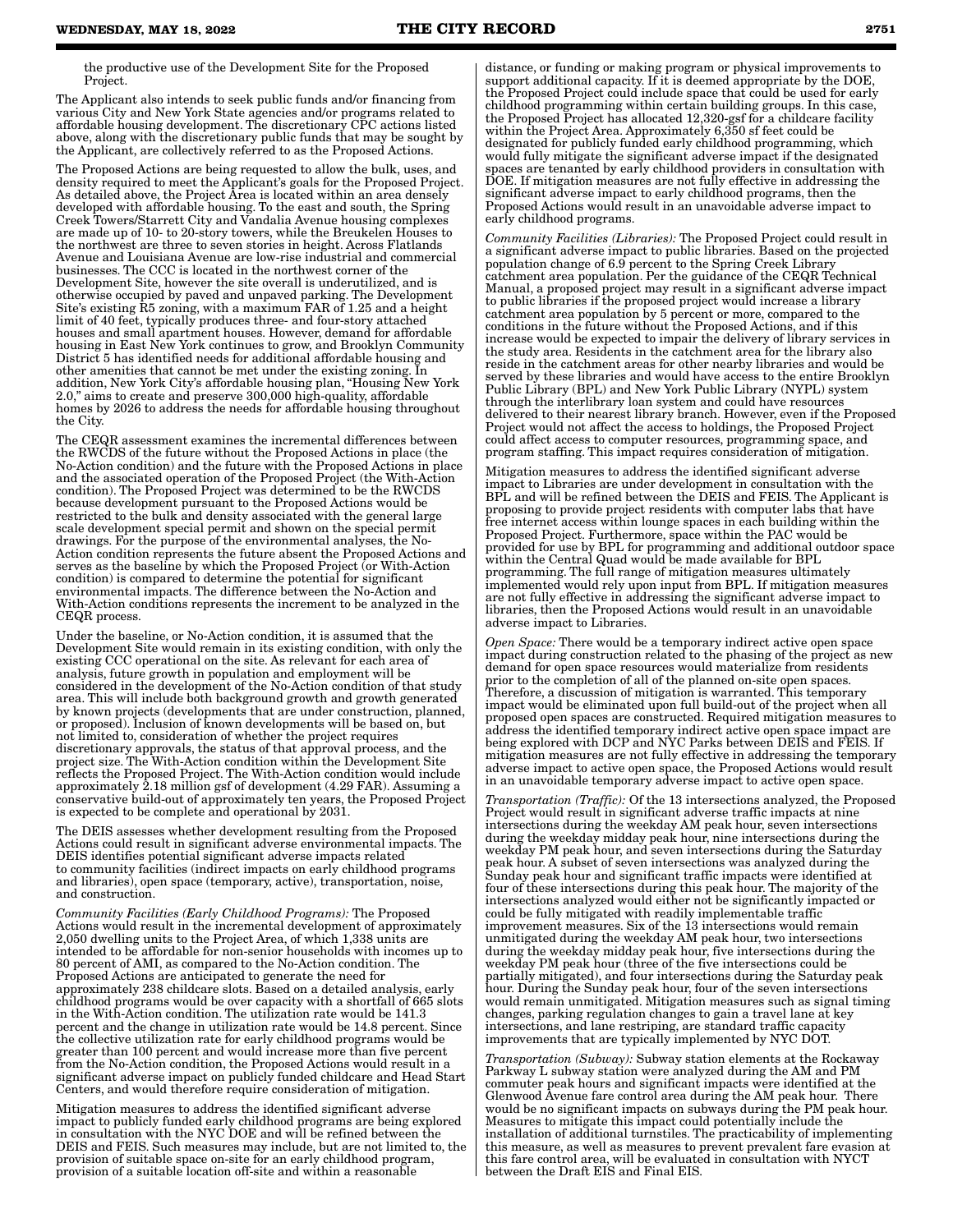*Transportation (Buses):* The Proposed Project would result in a capacity shortfall for the B82 bus route during the AM peak hour (93 spaces in the westbound direction), B82 SBS bus route during the AM peak hour (two spaces in the westbound direction) and PM peak hour (56 spaces in the eastbound direction), and B83 bus route during the AM peak hour (107 spaces in the northbound direction, 12 spaces in the southbound direction) and PM peak hour (64 spaces in the northbound direction, 75 spaces in the southbound direction). Impacts to the B82 bus route could be mitigated with the addition of two standard buses in the westbound direction during the AM peak hour. Impacts to the B82 SBS bus route could be mitigated with the addition of one standard bus in the westbound direction during the AM peak hour, and two standard buses in the eastbound direction during the PM peak hour. Impacts to the B83 bus route could be mitigated with the addition of three standard buses in the northbound direction and one standard bus in the southbound direction during the AM peak hour, and two standard buses in each direction during the PM peak hour. The general policy of NYCT is to provide additional bus service where demand warrants, taking into account financial and operational constraints.

*Transportation (Pedestrians):* Of the 36 pedestrian elements analyzed, the Proposed Project would result in significant adverse pedestrian impacts at one pedestrian element (one crosswalks) during the weekday AM and midday peak hours, two pedestrian elements (two crosswalks) during the weekday PM peak hour, four pedestrian elements (three crosswalks and one sidewalk) during the Saturday peak hour. A subset of 14 pedestrian elements along the Development Site frontages was analyzed for the Sunday peak hour. Twelve pedestrian elements (five crosswalks, three sidewalks, and four corners) would be impacted during this peak hour. Potential improvements that could mitigate the significant impacts were reviewed and it was determined that the pedestrian impacts could not be mitigated with typical improvement measures.

*Noise:* The Proposed Actions would result in the potential for significant adverse impacts to one existing residential building, located at 1180 Pennsylvania Avenue, due to the introduction of new stationary and mobile noise sources. With-Action sound levels would range from 59.4 to 67.7 dBA (Leq), an increase of up to 6.5 dBA from the No-Action condition. While the detailed noise analysis concluded that the Proposed Actions could result in noise levels exceeding noise impact criteria for greater than 5 dBA, primarily resulting from the proposed childcare facility playground at proposed Building 4, there would be significant adverse noise impacts at 1180 Pennsylvania Avenue due to the Proposed Actions. The introduction of a solid wall along the southern perimeter of the daycare playground facility would be expected to provide 5 dBA of noise reduction, thereby mitigating noise to an acceptable level and would result in a finding of no significant adverse noise impacts at this location.

*Construction Noise:* Since noise levels during construction would exceed the thresholds for exterior increases in noise, there would be potential for the project to result in significant adverse construction noise impacts at new buildings that would be introduced with the phased development and at existing residential buildings located immediately south of the Development Site. Interior noise levels would exceed the interior impact criterion for residential receptors during certain phases of construction. With the adherence to existing construction noise regulations and the implementation of a Construction Noise Mitigation Plan, as required by the New York City Noise Code, including an 8-foot construction noise barrier, construction noise would be reduced but would still exceed the thresholds for significant construction noise impact prior to mitigation. No feasible mitigation measures were identified to mitigate the potential construction noise impact. While additional mitigation measures will be explored in consultation with the lead agency between DEIS and FEIS, the Proposed Actions have the potential to result in a significant adverse construction noise impact that would remain unmitigated.

*Construction Transportation:* Seven intersections were analyzed for potential significant traffic impacts during the AM construction traffic peak hour and twelve intersections were analyzed during the PM construction traffic peak hour. Significant impacts were identified at two analysis intersections during the AM peak hour and at nine intersections during the PM peak hour. Where impacts during construction may occur, measures similar to the ones recommended in the operational traffic analysis could be implemented early to aid in alleviating congested traffic conditions. The two intersections that would be impacted during the AM peak hour could be fully mitigated with typical traffic improvement measures (i.e., signal timing modification and changing parking regulations to provide an additional travel lane). Significant impacts at the intersections of Pennsylvania Avenue with Flatlands Avenue, Stanley Avenue and Linden Boulevard, and Flatlands Avenue with Louisiana Avenue, East 108th Street, and Rockaway Parkway could not be fully mitigated during the PM peak hour. The PM construction peak hour findings are similar to operational With-Action conditions except for the intersections of Pennsylvania Avenue with Stanley Avenue, and the intersection of Flatlands Avenue and East 108th Street which could be mitigated under the operational With-Action conditions. While additional

mitigation measures will be explored in consultation with the lead agency between DEIS and FEIS, the Proposed Actions have the potential to result in unmitigated significant adverse construction transportation impacts.

The DEIS considers two alternatives - The No‐Action Alternative and the No Unmitigated Significant Adverse Impacts Alternative. The No-Action Alternative examines future conditions in 2031 absent the Proposed Actions. In simplest terms, the No-Action Alternative is the No-Action condition identified, described, and assessed in the preceding chapters of the EIS. In the No-Action Alternative, the Development Site would remain in its existing condition, with only the existing CCC operational on the site (approximately 92,784-gross-square-foot (gsf) of community facility space and 385 striped accessory parking spaces). The No Unmitigated Significant Adverse Impacts Alternative examines a scenario in which the projected density increase and other components of the Proposed Actions are changed specifically to avoid the unmitigated significant adverse impacts associated with the Proposed Actions. The Proposed Actions would result in significant adverse impacts to community (early childhood programs and libraries), transportation (traffic, subway, and pedestrian), noise, open space (active, temporary), and construction (transportation and noise). Sensitivity analyses were conducted and it was determined that any new development on the site would be expected to result in unmitigated impacts. The project is projected to result in unmitigated traffic and noise impacts during construction. It was determined that any new construction on the Development Site would involve the use of construction equipment such as drill rigs and concrete mixer trucks and, as such, would be expected to result in unmitigated construction noise impacts. Therefore, to avoid these impacts, construction would need to be avoided, and the project and the applicant's intended benefits would not be realized.

Copies of the DEIS may be obtained from the Environmental Assessment and Review Division, New York City Department of City Planning, 120 Broadway, 31st Floor, New York, NY 10271, Stephanie Shellooe, Director (212) 720-3328, and on the Innovative Urban Village project page on ZAP: https://zap.planning.nyc.gov/projects/2019K0038.

 $\bullet$  m18

### **HOUSING PRESERVATION AND DEVELOPMENT**

**NOTICE** 

#### REQUEST FOR COMMENT REGARDING AN APPLICATION FOR A CERTIFICATION OF NO HARASSMENT PILOT PROGRAM

Notice Date: May 16, 2022

To: Occupants, Former Occupants, and Other Interested **Parties** 

| <b>Property: Address</b>  | <b>Application #</b> | <b>Inquiry Period</b>        |
|---------------------------|----------------------|------------------------------|
| 2261 Morris Avenue, Bronx | 41/2022              | April 25, 2017<br>to Present |

Authority: Pilot Program Administrative Code §27-2093.1, §28-505.3

Before the Department of Buildings can issue a permit for the alteration or demolition of a multiple dwelling on the Certification of No Harassment Pilot Program building list, the owner must obtain a "Certification of No Harassment" from the Department of Housing Preservation and Development ("HPD") stating that there has not been harassment of the building's lawful occupants during a specified time period. Harassment is conduct by an owner that is intended to cause, or does cause, residents to leave or otherwise surrender any of their legal occupancy rights. It can include, but is not limited to, failure to provide essential services (such as heat, water, gas, or electricity), illegally locking out building residents, starting frivolous lawsuits, and using threats or physical force.

The owner of the building identified above has applied for a Certification of No Harassment. If you have any comments or evidence of harassment at this building, please notify HPD, at CONH Unit, 100 Gold Street, 6th Floor, New York, NY 10038, by letter postmarked not later than 45 days from the date of this notice or by an in-person statement made within the same period. To schedule an appointment for an in-person statement, please call (212) 863-5277 or (212) 863-8211.

*For the decision on the Certification of No Harassment Final Determination please visit our website, at www.hpd.nyc.gov, or call (212) 863-8266.*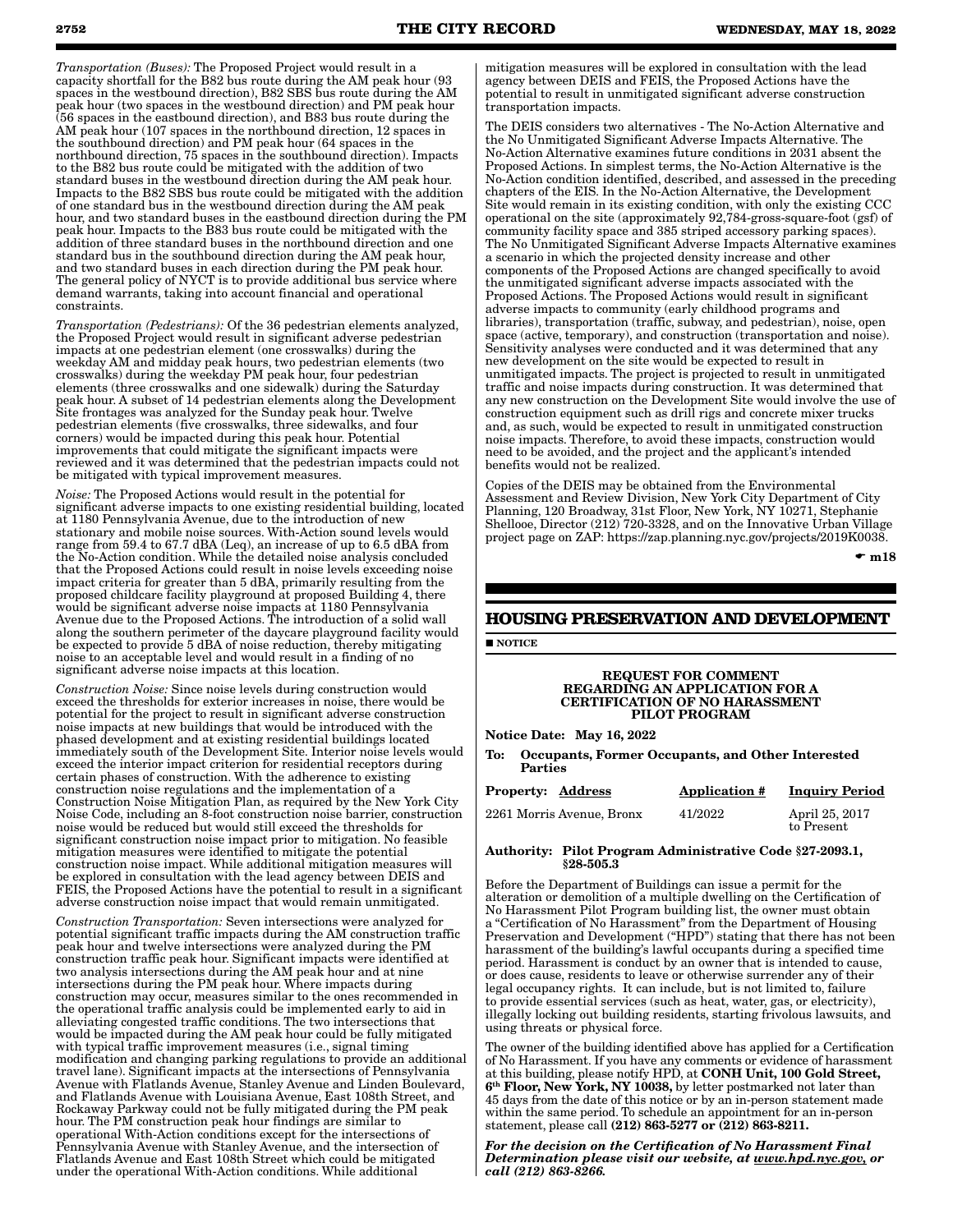#### PETICIÓN DE COMENTARIO SOBRE UNA SOLICITUD PARA UN CERTIFICACIÓN DE NO ACOSO PROGRAMA PILOTO

Fecha de notificacion: May 16, 2022

| Para: | Inquilinos, Inquilinos Anteriores, y Otras Personas |
|-------|-----------------------------------------------------|
|       | Interesadas                                         |

| Propiedad: Dirección:     | Solicitud #: | Período de<br>consulta:      |
|---------------------------|--------------|------------------------------|
| 2261 Morris Avenue, Bronx | 41/2022      | April 25, 2017<br>to Present |

### Autoridad: PILOT, Código Administrativo §27-2093.1, §28-505.3

Antes de que el Departamento de Edificios pueda conceder un permiso para la alteración o demolición de una vivienda múltiple de ocupación de cuartos individuales, el propietario debe obtener una "Certificación de No Acoso" del Departamento de Preservación y Desarrollo de la Vivienda ("HPD") que indique que tiene no haber sido hostigado a los ocupantes legales del edificio durante un período de tiempo especificado. El acoso es una conducta por parte de un dueño de edificio que pretende causar, o causa, que los residentes se vayan o renuncien a cualquiera de sus derechos legales de ocupación. Puede incluir, entre otros, no proporcionar servicios esenciales (como calefacción, agua, gas o electricidad), bloquear ilegalmente a los residentes del edificio, iniciar demandas frívolas y utilizar amenazas o fuerza física.

El dueño del edificio identificado anteriormente ha solicitado una Certificación de No Acoso. Si tiene algún comentario o evidencia de acoso en este edificio, notifique a HPD al CONH Unit, 100 Gold Street, 6<sup>th</sup> Floor, New York, NY 10038 por carta con matasellos no mas tarde que 45 días después de la fecha de este aviso o por una declaración en persona realizada dentro del mismo período. Para hacer una cita para una declaración en persona, llame al (212) 863-5277 o (212) 863-8211.

Para conocer la decisión final sobre la Certificación de No Acoso, visite nuestra pagina web en *www.hpd.nyc.gov o llame al (212) 863-8266.*

m16-24

#### REQUEST FOR COMMENT REGARDING AN APPLICATION FOR A CERTIFICATION OF NO HARASSMENT

Notice Date: May 16, 2022

To: Occupants, Former Occupants, and Other Interested Parties Property: Address Application # Inquiry Period

| rroperty; Address                                   |         | <u>Application # Inquiry Feriod</u> |
|-----------------------------------------------------|---------|-------------------------------------|
| 525 Macon Street, Brooklyn                          | 33/2022 | April 21, 2019<br>to Present        |
| 314 West 139th Street, Manhattan                    | 34/2022 | April 18, 2019<br>to Present        |
| 400 Washington Avenue, Brooklyn                     | 35/2022 | April 20, 2019<br>to Present        |
| 134 West 130 <sup>th</sup> Street, Manhattan        | 36/2022 | April 22, 2019<br>to Present        |
| 1235 Dean Street, Brooklyn                          | 37/2022 | April 25, 2019<br>to Present        |
| 621 Union Avenue, Brooklyn                          | 40/2022 | April 14, 2019<br>to Present        |
| 320 Rear East 11 <sup>th</sup> Street.<br>Manhattan | 50/2022 | April 28, 2019<br>to Present        |
|                                                     |         |                                     |

#### Authority: SRO, Administrative Code §27-2093

Before the Department of Buildings can issue a permit for the alteration or demolition of a single room occupancy multiple dwelling, the owner must obtain a "Certification of No Harassment" from the Department of Housing Preservation and Development ("HPD") stating that there has not been harassment of the building's lawful occupants during a specified time period. Harassment is conduct by an owner that is intended to cause, or does cause, residents to leave or otherwise surrender any of their legal occupancy rights. It can include, but is not limited to, failure to provide essential services (such as heat, water, gas, or electricity), illegally locking out building residents, starting frivolous lawsuits, and using threats or physical force.

The owner of the building identified above has applied for a Certification of No Harassment. If you have any comments or evidence of harassment at this building, please notify HPD, at CONH Unit, 100 Gold Street,  $6<sup>th</sup>$  Floor, New York, NY 10038, by letter postmarked not later than 30 days from the date of this notice or by an in-person statement made within the same period. To schedule an appointment for an in-person statement, please call (212) 863-5277 or (212) 863-8211.

*For the decision on the Certification of No Harassment Final Determination please visit our website, at www.hpd.nyc.gov, or call (212) 863-8266.*

#### PETICIÓN DE COMENTARIO SOBRE UNA SOLICITUD PARA UN CERTIFICACIÓN DE NO ACOSO

Fecha de notificacion: May 16, 2022

| Para: | Inquilinos, Inquilinos Anteriores, y Otras Personas |
|-------|-----------------------------------------------------|
|       | Interesadas                                         |

| Propiedad:<br>Dirección:                         | Solicitud #: Período de | consulta:                    |
|--------------------------------------------------|-------------------------|------------------------------|
| 525 Macon Street, Brooklyn                       | 33/2022                 | April 21, 2019<br>to Present |
| 314 West 139th Street, Manhattan                 | 34/2022                 | April 18, 2019<br>to Present |
| 400 Washington Avenue, Brooklyn                  | 35/2022                 | April 20, 2019<br>to Present |
| 134 West 130 <sup>th</sup> Street, Manhattan     | 36/2022                 | April 22, 2019<br>to Present |
| 1235 Dean Street, Brooklyn                       | 37/2022                 | April 25, 2019<br>to Present |
| 621 Union Avenue, Brooklyn                       | 40/2022                 | April 14, 2019<br>to Present |
| 320 Rear East 11 <sup>th</sup> Street, Manhattan | 50/2022                 | April 28, 2019<br>to Present |

### Autoridad: SRO, Código Administrativo §27-2093

Antes de que el Departamento de Edificios pueda conceder un permiso para la alteración o demolición de una vivienda múltiple de ocupación de cuartos individuales, el propietario debe obtener una "Certificación de No Acoso" del Departamento de Preservación y Desarrollo de la Vivienda ("HPD") que indique que tiene no haber sido hostigado a los ocupantes legales del edificio durante un período de tiempo especificado. El acoso es una conducta por parte de un dueño de edificio que pretende causar, o causa, que los residentes se vayan o renuncien a cualquiera de sus derechos legales de ocupación. Puede incluir, entre otros, no proporcionar servicios esenciales (como calefacción, agua, gas o electricidad), bloquear ilegalmente a los residentes del edificio, iniciar demandas frívolas y utilizar amenazas o fuerza física.

El dueño del edificio identificado anteriormente ha solicitado una Certificación de No Acoso. Si tiene algún comentario o evidencia de acoso en este edificio, notifique a HPD al  $\,$  CONH Unit, 100 Gold  $\,$ Street, 6<sup>th</sup> Floor, New York, NY 10038 por carta con matasellos no mas tarde que 30 días después de la fecha de este aviso o por una declaración en persona realizada dentro del mismo período. Para hacer una cita para una declaración en persona, llame al (212) 863-5277 o (212) 863-8211.

Para conocer la decisión final sobre la Certificación de No Acoso, visite nuestra pagina web en *www.hpd.nyc.gov o llame al (212) 863-8266.*

m16-24

#### **MANAGEMENT AND BUDGET**

**NOTICE** 

#### THE CITY OF NEW YORK - OFFICE OF MANAGEMENT AND BUDGET COMMUNITY DEVELOPMENT BLOCK GRANT PROGRAM (CD / CDBG)

#### NOTICE OF INTENT TO REQUEST RELEASE OF FUNDS TO ALL INTERESTED AGENCIES, COMMUNITY BOARDS,

GROUPS AND PERSONS:

This document constitutes the Notice of Intent to Request Release of Funds for the programs identified below, which are proposed to receive federal funding that was or will be received between Calendar Years 2021 and 2024 (Community Development Years 47-50).

On or about May 25, 2022, the City of New York will submit a request, to the U.S. Department of Housing and Urban Development (HUD) for the release of Community Development Block Grant funds under Title 1 of the Housing and Community Development Act of 1974, as amended (42 U.S.C. 5301 et seq.) to undertake the projects described below. This notice is not related to the CDBG-Disaster Recovery Program.

The activities proposed are categorically excluded under HUD regulations at 24 CFR Part 58 from National Environmental Policy Act requirements. The programs do not involve new construction or the expansion of a building's footprint.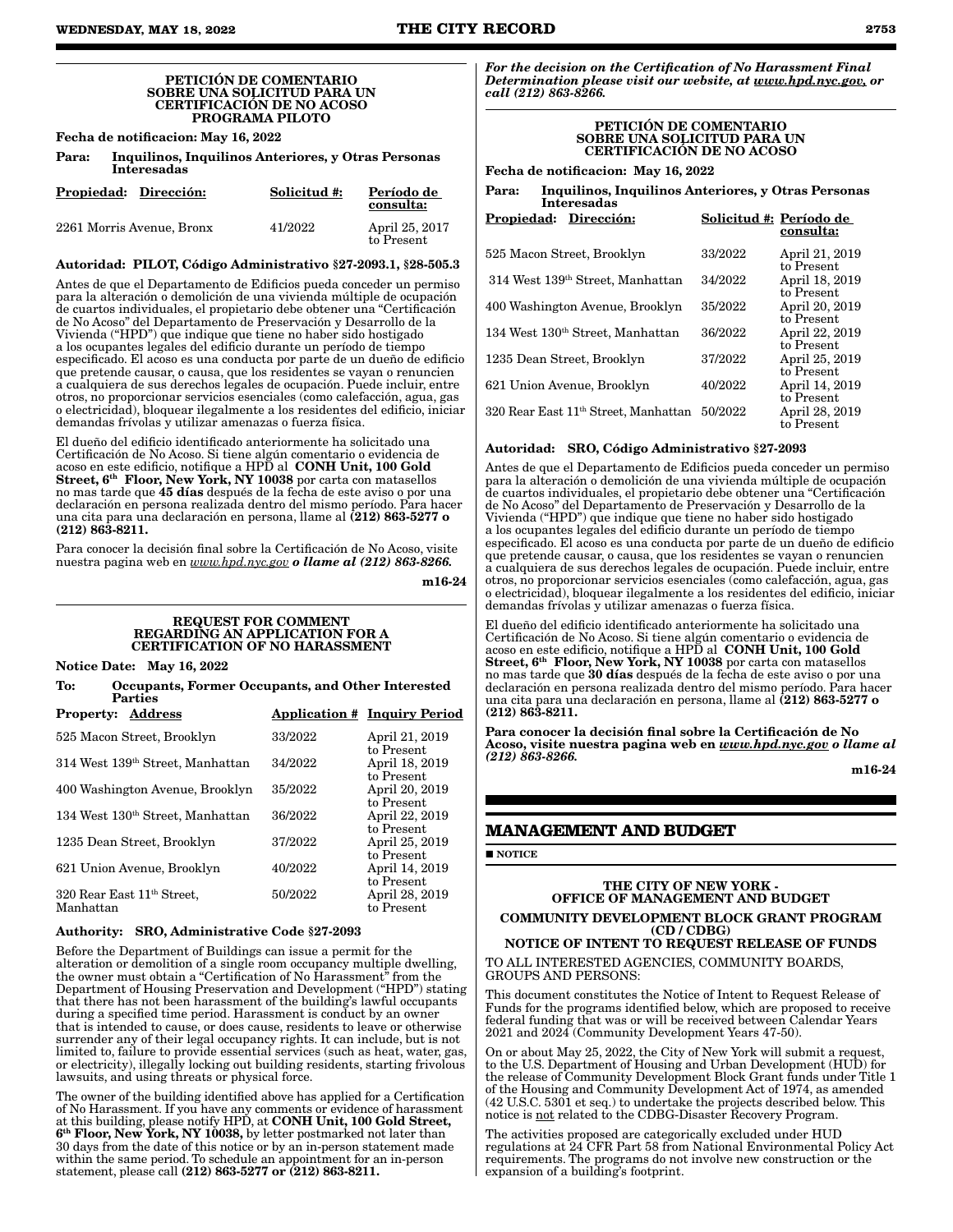Because sites to be funded under the following five programs are identified throughout the program year, these environmental reviews are prepared on a tiered or programmatic basis. As sites are identified for CD funding, specific reviews will be conducted.

#### 1. Alternative Enforcement Program (AEP)

AEP is an enforcement mechanism intended to alleviate the serious physical deterioration of the City's most distressed multiple dwellings. The program forces owners to make effective repairs or have the NYC Department of Housing Preservation and Development (HPD) do so in a more comprehensive fashion so that emergency conditions are alleviated and underlying physical conditions are addressed. HPD will notify owners that, based upon criteria in the law, their multiple dwellings have been chosen for participation in AEP. Owner will have four months to repair the violations, pay all outstanding emergency repair charges and liens, submit current and valid property registration statements, and request re-inspection. If an owner fails to meet all of the requirements for discharge within four months, HPD will issue an Order to Correct identifying the building systems that need to be replaced. Should an owner fail to comply with the order, HPD will perform the work. Proposed CD 47-50 funding: \$41,213,000.

#### 2. Senior Center Improvements

The Department for the Aging will use CD funds for the renovation of and rectification of code violations in senior centers. Activities may include plumbing upgrades; installation of lighting and emergency lighting systems, security systems, air conditioning/heating/ventilation systems, kitchen fire extinguishing systems, hot water heaters, fire doors, and ramps; window upgrade/replacement; ceiling and roof rehabilitation; kitchen upgrade; bathroom renovation; re-wiring; floor replacement; handicapped access; and security and elevator improvements. Proposed CD 47-50 funding: \$7,738,000.

#### 3. Landmarks Historic Preservation Grant Program

The Landmarks Preservation Commission provides façade improvement grants to homeowners and nonprofits that own properties that are designated landmarks, located within designated historic districts, or listed in or are eligible to be listed in the National Register of Historic Places. Additionally, sites may receive grants for interior improvements provided the building has a designated interior. Proposed CD 47-50 funding: \$456,000.

#### Maintenance, Operation, and Rehabilitation of Tax-Foreclosed Housing

This program uses CD funds to pay for the following activities in City-Owned, tax-foreclosed housing: fuel and utilities; janitorial services; maintenance, repair, and rehabilitation efforts including responding to emergency complaints and sealing vacant properties; performing field inspections and holding technical interviews with potential contractors; inspecting, monitoring, and surveying projects; and procuring, monitoring, and issuing payment to contractors. CD funds also provide training and technical assistance to tenants and Tenant Associations of City-Owned buildings in the process of becoming independent housing cooperatives. Proposed CD 47-50 funding: \$77,523,000.

#### 5. Project Open House

The Mayor's Office for People with Disabilities uses CD funds to remove architectural barriers from the homes of low- and moderateincome City residents who have mobility impairments. Work may include grab bar installations; main entry components (ramp, chair lift, and door); and kitchen and bathroom modifications. Proposed CD 47-50 funding: \$793,000.

Sites under the following two programs are known; reviews have been completed where noted in the environmental review.

#### 1. City Educational Facilities: Health & Safety Improvements

The Department of Education (DOE) uses CD funds to prevent or remove code violations in New York City schools. The activities may include the installation, repair, or replacement of emergency lighting; elevator guards; doors and hardware; panic hardware; fire alarm, suppression, and extinguishing systems; radiator shields; potable water systems; sewage systems; kitchen ventilation/exhaust systems; heating/cooling/refrigeration systems; flame-proof curtains; building and sidewalk elevators; bleachers; retaining walls; interior masonry; damaged flooring and ceilings; electrical fixtures; mandated signage; and lead testing and remediation. To avoid archaeological concerns, playground resurfacing may be performed provided there is no increase in the playground area and no excavation is proposed. Proposed CD 47-50 funding: \$27,632,000.

#### 2. GreenThumb Gardens

GreenThumb assists neighborhood groups in the creation, maintenance, and enhancement of gardens aimed, at increasing civic participation and neighborhood revitalization through collective stewardship. GreenThumb provides materials, education, programming, and technical support and manages community garden license agreements and registrations. The program also organizes three large events and hosts hundreds of workshops per year. Gardens are managed by local volunteers. CD funds support community gardens in low- and moderate-income census tracts; City tax levy funds are used for gardens in non-CD-eligible neighborhoods. Proposed CD 47-50 funding: \$5,114,000.

Environmental Review Records (ERR) that document the environmental determinations for each project are on file, at the NYC Mayor's Office of Management and Budget, 255 Greenwich Street, 8th Floor, New York, NY 10007. The ERRs are available, to the public for review either electronically or may be examined or copied in person weekdays 10:00 A.M. to 6:00 P.M. If you wish to view the ERRs, please contact Julie Freeman, Director of Community Development, New York City Office of Management and Budget, at freemanj@omb.nyc.gov or (212) 788-6130.

#### PUBLIC COMMENTS

Any individual, group, or agency may submit written comments on the ERRs, to the New York City Office of Management and Budget, Community Development Unit, 255 Greenwich Street, 8th Floor, New York, NY 10007 or via email, at CDBGComments@omb.nyc.gov. All comments received by May 24, 2022 will be considered by the City of New York prior to authorizing the submission of a request for release of funds.

#### ENVIRONMENTAL CERTIFICATION

The City of New York certifies to HUD that Julie Freeman, in her official capacity as a Certifying Officer for the CD Program, consents to accept the jurisdiction of the Federal Courts if an action is brought to enforce responsibilities in relation, to the environmental review process and that these responsibilities have been satisfied. HUD's approval of the certification satisfies its responsibilities under NEPA and related laws and authorities and allows the City of New York to use CD program funds.

#### OBJECTIONS TO RELEASE OF FUNDS

HUD will accept objections to its release of funds and the City of New York's certification for a period of fifteen days following the anticipated submission date or its actual receipt of the request (whichever is later) only if they are on one of the following bases: a) the certification was not executed by the Certifying Officer of the City of New York; b) the City of New York has omitted a step or failed to make a decision or finding required by HUD regulations, at 24 CFR Part 58; c) the City of New York or other participants in the development process have committed funds, incurred costs, or undertaken activities not authorized by 24 CFR Part 58 before approval of a release of funds by HUD, or d) another Federal agency acting, pursuant to 40 CFR Part 1504 has submitted a written finding that the project is unsatisfactory from the standpoint of environmental quality. Objections must be prepared and submitted in accordance with the required procedures (24 CFR § 58.76), and shall be addressed to HUD, Office of Community Planning and Development, at the following email address: CPD\_ COVID-19OEE-NY@hud.gov. Objections, to the release of funds on bases other than those stated above will not be considered by HUD. Potential objectors should contact HUD to verify the actual last day of the objection period.

City of New York: Eric Adams, Mayor. Jacques Jiha, Ph.D., Director, Mayor's Office of Management and Budget

Date: May 17, 2022

m17-23

### **CHANGES IN PERSONNEL**

|        |          | TITLE<br>NUM | <b>SALARY</b> | ACTION       |                                                                    |                                                                     | AGENCY                                |
|--------|----------|--------------|---------------|--------------|--------------------------------------------------------------------|---------------------------------------------------------------------|---------------------------------------|
| KAI-KI |          | 22405        | \$81139,0000  | RETIRED      | NO                                                                 | 03/19/22                                                            | 810                                   |
| MYLA   | A        | 12627        | \$81203,0000  | APPOINTED    | NO                                                                 | 03/13/22                                                            | 810<br>810<br>810                     |
|        | MALGORZA |              | 80184         | \$65640.0000 | DEPARTMENT OF BUILDINGS<br>FOR PERIOD ENDING 04/01/22<br>APPOINTED | NO.<br>\$61866,0000<br>APPOINTED<br>N <sub>O</sub><br>12626<br>JING | PROV EFF DATE<br>01/30/22<br>01/16/22 |

#### **DEPT OF HEALTH/MENTAL HYGIENE FOR PERIOD ENDING 04/01/22**

|                     |                |   | TITLE |               |                  |      |          |        |
|---------------------|----------------|---|-------|---------------|------------------|------|----------|--------|
| <b>NAME</b>         |                |   | NUM   | <b>SALARY</b> | <b>ACTION</b>    | PROV | EFF DATE | AGENCY |
| AARON               | TINESHA        |   | 10251 | \$43000.0000  | <b>APPOINTED</b> | YES  | 03/20/22 | 816    |
| <b>AKINTUNDE JR</b> | HENRY          | O | 21744 | \$86830.0000  | <b>APPOINTED</b> | YES  | 03/13/22 | 816    |
| ALARA               | FRANCISC I     |   | 51022 | \$42,0100     | APPOINTED        | YES  | 02/27/22 | 816    |
| ALCID               | <b>ARLENE</b>  | Υ | 51022 | \$35,0200     | <b>RETIRED</b>   | NO   | 03/26/22 | 816    |
| ALI                 | KAZI           |   | 40510 | \$70000.0000  | <b>APPOINTED</b> | NO   | 03/20/22 | 816    |
| AMBIA               | CARLOS         | M | 21210 | \$82000.0000  | TERMINATED       | NO.  | 03/18/22 | 816    |
| <b>BALDEO</b>       | <b>CYNTHIA</b> | Α | 31215 | \$45722,0000  | <b>APPOINTED</b> | YES  | 03/20/22 | 816    |
| <b>BARHAM</b>       | DANNEIL        | s | 91406 | \$19,3300     | <b>APPOINTED</b> | YES  | 03/20/22 | 816    |
| <b>BECTOR</b>       | <b>KRISHAN</b> | к | 13631 | \$71157.0000  | <b>RETIRED</b>   | NO   | 09/09/12 | 816    |
| <b>BUSHAY</b>       | JANILLE        | к | 51022 | \$35,0200     | <b>RESIGNED</b>  | NO   | 03/20/22 | 816    |
| <b>BUSTILLOS</b>    | JOSE           | L | 30086 | \$65000.0000  | <b>RESIGNED</b>  | YES  | 03/17/22 | 816    |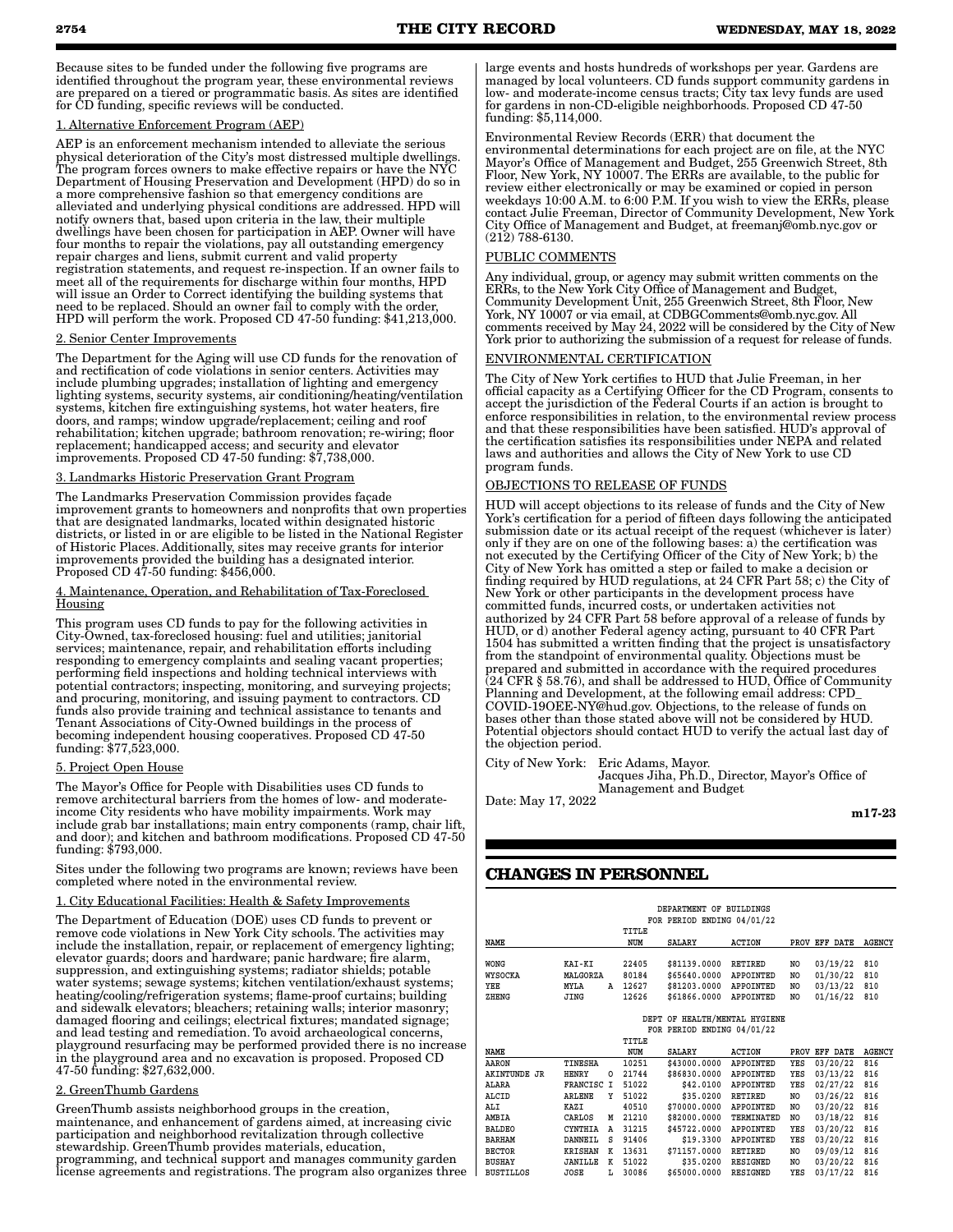| CADAVID                | LUZ               | A | 31215        | \$45722.0000                  | APPOINTED                        | YES            | 03/20/22             | 816                  |
|------------------------|-------------------|---|--------------|-------------------------------|----------------------------------|----------------|----------------------|----------------------|
| CHAND                  | KIMI              |   | 51022        | \$35.0200                     | <b>RESIGNED</b>                  | YES            | 03/06/22             | 816                  |
|                        |                   |   |              |                               |                                  |                |                      |                      |
|                        |                   |   |              | DEPT OF HEALTH/MENTAL HYGIENE |                                  |                |                      |                      |
|                        |                   |   |              | FOR PERIOD ENDING 04/01/22    |                                  |                |                      |                      |
|                        |                   |   | TITLE        |                               |                                  |                |                      |                      |
|                        |                   |   |              |                               |                                  |                |                      |                      |
| NAME<br><b>CHARLES</b> | CRYSTAL           | D | NUM<br>83052 | <b>SALARY</b><br>\$64890.0000 | <b>ACTION</b><br><b>RESIGNED</b> | PROV<br>YES    | EFF DATE<br>03/22/22 | <b>AGENCY</b><br>816 |
|                        |                   |   |              |                               |                                  |                |                      |                      |
| CHERRY                 | <b>JOHN</b>       | D | 91406        | \$19.3300                     | APPOINTED                        | YES            | 03/20/22             | 816                  |
| <b>CHICHESTER</b>      | <b>STEVE</b>      | Α | 31215        | \$45722.0000                  | APPOINTED                        | YES            | 03/20/22             | 816                  |
| CHOI                   | MINHYUK           |   | 10209        | \$19.9000                     | APPOINTED                        | YES            | 03/23/22             | 816                  |
| CHOW                   | HOI YAN           |   | 21744        | \$86830.0000                  | RESIGNED                         | YES            | 03/23/22             | 816                  |
| COLEMAN                | DARNETTE A        |   | 51022        | \$35.0200                     | RESIGNED                         | YES            | 12/03/21             | 816                  |
| <b>CURRIN</b>          | <b>KASHEEN</b>    | J | 10038        | \$95000.0000                  | <b>RESIGNED</b>                  | YES            | 11/07/21             | 816                  |
| DEMPS                  | LATOYA            | S | 31215        | \$45722.0000                  | <b>RESIGNED</b>                  | YES            | 03/13/22             | 816                  |
| <b>DEVORE</b>          | <b>JACLYN</b>     | L | 12626        | \$80008.0000                  | <b>INCREASE</b>                  | N <sub>O</sub> | 02/20/22             | 816                  |
| ENG                    | <b>STEPHEN</b>    | F | 10209        | \$18.3000                     | <b>RESIGNED</b>                  | YES            | 03/13/22             | 816                  |
| FAHAD                  | ZUBAIR            | Η | 31215        | \$45722.0000                  | APPOINTED                        | YES            | 03/20/22             | 816                  |
| <b>FARFAN</b>          | CINDY             |   | 10252        | \$51035.0000                  | <b>RESIGNED</b>                  | N <sub>O</sub> | 03/09/22             | 816                  |
| <b>FENG</b>            | WEI               | C | 40510        | \$57750.0000                  | APPOINTED                        | NO.            | 03/20/22             | 816                  |
| <b>FITZSTEVENS</b>     | MAIA              | G | 21744        | \$78504.0000                  | APPOINTED                        | YES            | 03/20/22             | 816                  |
| FRYS                   | <b>BENJAMIN J</b> |   | 21537        | \$45095.0000                  | <b>RESIGNED</b>                  | YES            | 03/11/22             | 816                  |
|                        | <b>BROOKE</b>     | L | 21744        | \$75504.0000                  |                                  | YES            | 03/13/22             |                      |
| GASDASKA               |                   |   |              |                               | APPOINTED                        |                |                      | 816                  |
| <b>GENOVESE</b>        | PETER             | J | 12200        | \$33454.0000                  | RESIGNED                         | NO             | 03/18/22             | 816                  |
| <b>GLASGOW</b>         | MARISHA           | N | 31215        | \$45722.0000                  | APPOINTED                        | YES            | 03/20/22             | 816                  |
| GOLDSTEIN              | GAIL              | P | 21744        | \$129397.0000                 | RESIGNED                         | YES            | 03/15/22             | 816                  |
| GONZALEZ               | AMANDA            | A | 56056        | \$42191.0000                  | <b>RESIGNED</b>                  | YES            | 03/08/22             | 816                  |
| <b>GONZALEZ</b>        | WILLIAMS          | A | 31215        | \$62533.0000                  | <b>RESIGNED</b>                  | YES            | 03/20/22             | 816                  |
| GRANT                  | ASHA              | J | 51191        | \$54228.0000                  | RESIGNED                         | N <sub>O</sub> | 03/11/22             | 816                  |
| <b>GUL</b>             | MOHAMMAD          | I | 56057        | \$44083.0000                  | <b>INCREASE</b>                  | YES            | 03/06/22             | 816                  |
| <b>HANOMAN</b>         | DENISE            | N | 51011        | \$79039.0000                  | <b>INCREASE</b>                  | N <sub>O</sub> | 02/20/22             | 816                  |
| HANSON JR JR           | AINSLEY           | A | 91406        | \$19.3300                     | <b>RESIGNED</b>                  | YES            | 02/11/22             | 816                  |
| <b>HARRISON</b>        | MYLA              | E | 5304A        | \$203503.0000                 | RETIRED                          | YES            | 10/23/21             | 816                  |
| <b>HAUGHTON</b>        | <b>JAHOIAKI</b>   |   | 91406        | \$19.3300                     | APPOINTED                        | YES            | 03/20/22             | 816                  |
| HIBBERT                | SANDRA            | M | 06776        | \$88807.0000                  | RETIRED                          | YES            | 03/16/22             | 816                  |
| HIBBERT                | SANDRA            | M | 51011        | \$62009.0000                  | RETIRED                          | NO.            | 03/16/22             | 816                  |
| HILL                   | SELINA            | м | 10124        | \$72000.0000                  | <b>INCREASE</b>                  | NO.            | 02/06/22             | 816                  |
| IQBAL                  | MARYAM            |   | 21744        | \$97138.0000                  | <b>INCREASE</b>                  | YES            | 02/20/22             | 816                  |
| <b>ISIDORE</b>         | GINA              | R | 70810        |                               | APPOINTED                        | NO.            |                      | 816                  |
| <b>JEAN</b>            | <b>FRANTZ</b>     |   | 91406        | \$35888.0000                  | APPOINTED                        | YES            | 03/20/22             | 816                  |
|                        |                   |   |              | \$19.3300                     |                                  |                | 03/20/22             |                      |
| <b>JOHNSON</b>         | KIMBERLY L        |   | 06611        | \$109551.0000                 | <b>RESIGNED</b>                  | YES            | 03/22/22             | 816                  |
| <b>JONES</b>           | CHRISTOP A        |   | 1002C        | \$82805.0000                  | <b>RESIGNED</b>                  | NO             | 02/17/22             | 816                  |
| <b>JORDAN</b>          | WILLIAM           | B | 5304A        | \$183000.0000                 | RESIGNED                         | YES            | 11/07/21             | 816                  |
| <b>JOYNER</b>          | OTISA             | L | 51191        | \$54228.0000                  | PROMOTED                         | NO             | 09/19/21             | 816                  |
| KNERR                  | CORTNEY           | M | 51022        | \$35.0200                     | <b>RESIGNED</b>                  | YES            | 03/11/22             | 816                  |
| <b>KRIEGMAN</b>        | <b>REBECCA</b>    | L | 21744        | \$110000.0000                 | <b>INCREASE</b>                  | YES            | 02/20/22             | 816                  |
| LAI                    | KWAN YU           |   | 10232        | \$24.7300                     | <b>RESIGNED</b>                  | YES            | 03/13/22             | 816                  |
| LAZALA                 | <b>CHRISTOP</b>   |   | 91406        | \$19,3300                     | APPOINTED                        | YES            | 03/20/22             | 816                  |
| LEACRAFT JR            | PARIS             | Е | 91406        | \$19.3300                     | APPOINTED                        | YES            | 03/13/22             | 816                  |
| LINNELL                | JILL              | S | 1002D        | \$105147.0000                 | <b>RESIGNED</b>                  | NO             | 03/11/22             | 816                  |
| LY                     | <b>RAYMOND</b>    | A | 31215        | \$62533.0000                  | <b>RESIGNED</b>                  | YES            | 01/28/22             | 816                  |
| LYNCH                  | KYLE              | R | 53299        | \$81000.0000                  | APPOINTED                        | YES            | 03/13/22             | 816                  |
| MANGUAL                | ALINA             | S | 31215        | \$54377.0000                  | <b>RESIGNED</b>                  | YES            | 12/18/21             | 816                  |
| MARTE SARITA           | WANDY             | M | 31215        | \$45722.0000                  | <b>APPOINTED</b>                 | YES            | 03/20/22             | 816                  |
| MARTINEZ               | <b>CHRISTOP</b>   |   | 51011        | \$84252.0000                  | <b>INCREASE</b>                  | NO             | 02/20/22             | 816                  |
| MATHESON               | <b>BOBBIE</b>     | A | 60888        | \$55364.0000                  | INCREASE                         | NO.            | 03/13/22             | 816                  |
|                        |                   |   |              |                               |                                  |                |                      |                      |
| MBYE                   | PA MALIC          |   | 31215        | \$45722.0000                  | APPOINTED                        | YES            | 03/20/22             | 816                  |
| MCFADZEAN              | GODFREY           | A | 52040        | \$56896.0000                  | <b>INCREASE</b>                  | N <sub>O</sub> | 03/06/22             | 816                  |
|                        |                   |   |              |                               |                                  |                |                      |                      |

#### **DEPT OF HEALTH/MENTAL HYGIENE FOR PERIOD ENDING 04/01/22**

|                   |                   |          | TITLE |               |                  |     |               |               |
|-------------------|-------------------|----------|-------|---------------|------------------|-----|---------------|---------------|
| NAME              |                   |          | NUM   | <b>SALARY</b> | <b>ACTION</b>    |     | PROV EFF DATE | <b>AGENCY</b> |
| MCLEOD-WILLS      | CONSTANC C        |          | 1002A | \$87612.0000  | PROMOTED         | NO. | 03/13/22      | 816           |
| MILLER            | AYANA             | G        | 51191 | \$54228.0000  | <b>RESIGNED</b>  | YES | 02/23/22      | 816           |
| MINCER            | TONYA             | D        | 06808 | \$122000.0000 | <b>RESIGNED</b>  | YES | 12/05/21      | 816           |
| MOLINA - ALVARE   | <b>JOHN</b>       | E        | 90510 | \$50938.0000  | RESIGNED         | YES | 01/11/22      | 816           |
| <b>MORA BASTO</b> | CLAUDIA           | P        | 56058 | \$82148.0000  | <b>RESIGNED</b>  | YES | 03/03/22      | 816           |
| <b>MORAN</b>      | <b>JACQLENE E</b> |          | 51197 | \$87582.0000  | <b>RESIGNED</b>  | YES | 12/29/21      | 816           |
| MORISSEAU         | NANCY             |          | 51110 | \$78883.0000  | <b>RESIGNED</b>  | NO. | 02/08/22      | 816           |
| <b>MORRIS</b>     | <b>NEVILLEN B</b> |          | 51191 | \$53118.0000  | <b>RESIGNED</b>  | YES | 03/12/22      | 816           |
| NGUYEN            | CAROLINE          |          | 95648 | \$97000.0000  | APPOINTED        | YES | 03/20/22      | 816           |
| <b>OLACIO</b>     | <b>JOSELYN</b>    |          | 56058 | \$70000.0000  | APPOINTED        | YES | 03/13/22      | 816           |
| <b>OOSMAN</b>     | <b>SHAWN</b>      | F        | 34221 | \$95430.0000  | RESIGNED         | NO. | 03/13/22      | 816           |
| <b>PATTERSON</b>  | <b>ANDREA</b>     | к        | 81815 | \$20.2100     | APPOINTED        | YES | 03/06/22      | 816           |
| PERSAUD           | <b>HEMMA</b>      | ĸ        | 81815 | \$20.2100     | APPOINTED        | YES | 03/06/22      | 816           |
| PEZESHKI          | <b>GRANT</b>      | W        | 1005D | \$106613.0000 | <b>RESIGNED</b>  | NO. | 03/03/22      | 816           |
| <b>RAMNARINE</b>  | CAMILLE           | v        | 81815 | \$20.2100     | <b>RESIGNED</b>  | YES | 03/01/22      | 816           |
| <b>RENTAS</b>     | MICHAEL           | C        | 90643 | \$31377.0000  | APPOINTED        | YES | 03/13/22      | 816           |
| <b>RICHARDSON</b> | <b>ROSHAUN</b>    | I        | 91406 | \$19.3300     | <b>APPOINTED</b> | YES | 03/13/22      | 816           |
| <b>ROCHA</b>      | ERICK             | Þ        | 31215 | \$45722.0000  | APPOINTED        | YES | 03/20/22      | 816           |
| <b>RODRIGUEZ</b>  | <b>KRYSTLE</b>    |          | 56057 | \$47500.0000  | APPOINTED        | YES | 02/27/22      | 816           |
| RODRIGUEZ         | <b>VICTOR</b>     | М        | 56058 | \$62215.0000  | APPOINTED        | YES | 03/20/22      | 816           |
| RUBINSTEIN        | ARI               | S        | 51197 | \$105791.0000 | APPOINTED        | YES | 03/13/22      | 816           |
| SCHMIDT           | <b>REBECCA</b>    | Α        | 31215 | \$62533.0000  | RESIGNED         | YES | 03/16/22      | 816           |
| <b>SERAFIMOVA</b> | <b>BORISLAV A</b> |          | 51022 | \$35.0200     | <b>RESIGNED</b>  | YES | 03/18/22      | 816           |
| SIMO              | <b>THOMAS</b>     | J        | 13631 | \$76587.0000  | <b>RESIGNED</b>  | NO. | 03/13/22      | 816           |
| <b>SINCLAIR</b>   | ALEXANDE L        |          | 52040 | \$56896.0000  | <b>INCREASE</b>  | NO  | 03/06/22      | 816           |
| <b>SMALLS</b>     | SHANTIQU A        |          | 52020 | \$21.2430     | <b>RESIGNED</b>  | YES | 03/15/22      | 816           |
| SMITH             | TAMIR             | M        | 12202 | \$70011.0000  | PROMOTED         | NO. | 03/13/22      | 816           |
| SOLON             | SARAH             | L        | 10009 | \$175000.0000 | RESIGNED         | YES | 10/19/21      | 816           |
| SOTO              | <b>JENNIFER N</b> |          | 51195 | \$24.6200     | <b>RESIGNED</b>  | YES | 03/13/22      | 816           |
| <b>SPECK</b>      | <b>BRIANNA</b>    | M        | 31215 | \$45722.0000  | <b>RESIGNED</b>  | YES | 03/10/22      | 816           |
| SPURILL-RUFFIN    | DENISE            | н        | 51310 | \$69481.0000  | <b>RESIGNED</b>  | NO  | 03/12/22      | 816           |
| <b>SUBHIT</b>     | <b>SHAWN</b>      | S        | 31215 | \$45722.0000  | APPOINTED        | YES | 03/20/22      | 816           |
| SWIFT             | MARGOT            | R        | 21744 | \$74434.0000  | <b>RESIGNED</b>  | YES | 03/25/22      | 816           |
| <b>TADROS</b>     | DEMETRIU          | $\Omega$ | 31215 | \$45722.0000  | <b>RESIGNED</b>  | YES | 02/24/22      | 816           |
| THOMAS            | <b>SASHA</b>      | т        | 51022 | \$35.0200     | APPOINTED        | YES | 03/20/22      | 816           |
| TRINLEY           | TENZIN            |          | 10209 | \$19,9000     | <b>RESIGNED</b>  | YES | 12/12/21      | 816           |
| <b>VALDEZ</b>     | INDIRA            | M        | 91406 | \$19.3300     | APPOINTED        | YES | 03/20/22      | 816           |
| <b>VARGAS</b>     | MARISELA          |          | 10038 | \$74500.0000  | APPOINTED        | YES | 03/20/22      | 816           |
| <b>VENTURA</b>    | TANIA             |          | 83008 | \$90000.0000  | <b>RESIGNED</b>  | YES | 09/26/21      | 816           |

| WAGNER                    | CANDICE           | A | 5100B | \$34.7300                  | APPOINTED        | YES  | 03/20/22 | 816           |  |  |
|---------------------------|-------------------|---|-------|----------------------------|------------------|------|----------|---------------|--|--|
| WILLIAMS                  | AMIR              | J | 12200 | \$33454.0000               | APPOINTED        | NO.  | 03/20/22 | 816           |  |  |
| WILLIAMS                  | DANIEL            | L | 51195 | \$24,6200                  | <b>RESIGNED</b>  | NO   | 02/08/22 | 816           |  |  |
| WILSON                    | DAVID             | W | 70810 | \$50207.0000               | <b>RETIRED</b>   | NO   | 03/15/22 | 816           |  |  |
| YEE                       | <b>GEORGE</b>     | P | 40910 | \$72000.0000               | <b>INCREASE</b>  | YES  | 02/20/22 | 816           |  |  |
| YEE                       | MYLA              | Α | 56058 | \$69826.0000               | <b>RESIGNED</b>  | YES  | 03/13/22 | 816           |  |  |
|                           |                   |   |       |                            |                  |      |          |               |  |  |
| ADMIN TRIALS AND HEARINGS |                   |   |       |                            |                  |      |          |               |  |  |
|                           |                   |   |       | FOR PERIOD ENDING 04/01/22 |                  |      |          |               |  |  |
|                           |                   |   | TITLE |                            |                  |      |          |               |  |  |
| NAME                      |                   |   | NUM   | <b>SALARY</b>              | <b>ACTION</b>    | PROV | EFF DATE | <b>AGENCY</b> |  |  |
| <b>ALLEYNE</b>            | YVONNE            | D | 10251 | \$17.9803                  | TERMINATED       | YES  | 03/19/22 | 820           |  |  |
| <b>BLAIR</b>              | <b>ANNMARIE S</b> |   | 10251 | \$36390.0000               | <b>APPOINTED</b> | YES  | 03/13/22 | 820           |  |  |
| <b>CHEATHAN</b>           | SAQUANA           |   | 10251 | \$19,9200                  | APPOINTED        | YES  | 03/13/22 | 820           |  |  |
| DAS                       | ARNAB             |   | 10026 | \$180000.0000              | APPOINTED        | YES  | 03/13/22 | 820           |  |  |
| <b>GLANTZ</b>             | <b>RACHEL</b>     | A | 95005 | \$140000.0000              | <b>APPOINTED</b> | YES  | 03/13/22 | 820           |  |  |
| HOST                      | MICHELE           | E | 95005 | \$140000.0000              | APPOINTED        | YES  | 03/13/22 | 820           |  |  |
| JAMES                     | <b>GINGER</b>     | s | 95005 | \$140000.0000              | APPOINTED        | YES  | 03/13/22 | 820           |  |  |
| LIESE                     | <b>RICHARD</b>    | Α | 95005 | \$140000.0000              | <b>APPOINTED</b> | YES  | 03/13/22 | 820           |  |  |
| POLANCO                   | MELISSA           |   | 1002C | \$93000.0000               | <b>APPOINTED</b> | YES  | 03/06/22 | 820           |  |  |
| <b>RODRIGUEZ</b>          | <b>RUTH EMI</b>   |   | 95005 | \$140000.0000              | APPOINTED        | YES  | 03/13/22 | 820           |  |  |
| SOHMER ROSENBAU           | OLIVIA            |   | 95005 | \$140000.0000              | APPOINTED        | YES  | 03/13/22 | 820           |  |  |
|                           |                   |   |       |                            |                  |      |          |               |  |  |

### **LATE NOTICE**

### **MAYOR'S FUND TO ADVANCE NEW YORK CITY**

**MEETING** 

The Board of Directors of the Mayor's Fund to Advance New York City will meet virtually

on

Wednesday, May 18, 2022 at 5:15 P.M..

A live stream and recording of the meetings will be available on the Mayor's Fund's YouTube page, at www.youtube.com/mayorsfundnyc.

 $\mathbf{r}$  m18

#### **CIVIC ENGAGEMENT COMMISSION**

**PUBLIC HEARINGS** 

#### Notice of Public Hearing and Opportunity to Comment on Proposed Rules

What are we proposing? The Civic Engagement Commission is proposing rules setting forth a minimum age requirement for participation in the citywide participatory budget program pursuant to Charter § 3202.

When and where is the Hearing? The Civic Engagement Commission will hold a public hearing on the proposed rule. The public hearing will take place at 5:30 PM on June 22, 2022. The hearing will be conducted by video conference and is accessible by:

- **Internet Video and Audio.** For access, visit: https:// civicengagement.webex.com/civicengagement/j.php?MTID=m 51da06cbbb1818d0a8e1cd33bc3ef335 When prompted, use Meeting number 2634 042 2342 and password CECpublichearing
- Phone. For access, dial 1-408-418-9388. When prompted, use Access code 2634 042 2342.

How do I comment on the proposed rules? Anyone can comment on the proposed rules by:

- Website. You can submit comments to the Civic Engagement Commission through the NYC rules website, at http://rules. cityofnewyork.us.
- Email. You can email comments to info@civicengagement. nyc.gov
- Mail. You can mail comments to NYC Civic Engagement Commission, 253 Broadway, 2nd Floor, New York, NY 10007